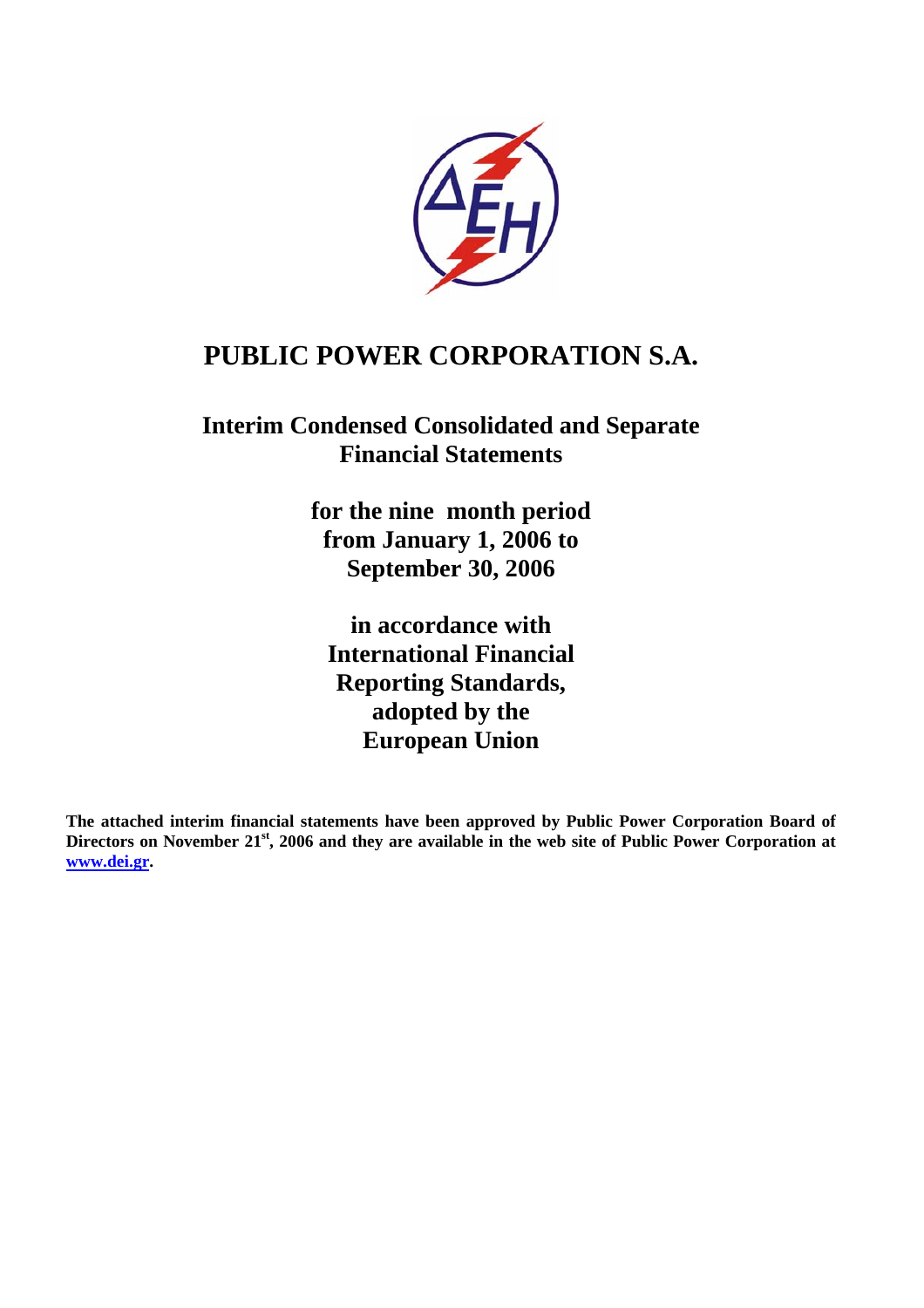#### **PUBLIC POWER CORPORATION S.A. CONDENSED CONSOLIDATED AND SEPARATE STATEMENT OF INCOME FOR THE NINE MONTH PERIOD ENDED SEPTEMBER 30, 2006 IN ACCORDANCE WITH INTERNATIONAL FINANCIAL REPORTING STANDARDS**

(All amounts in thousands of Euro- except share and per share data)

|                                                                       | <b>GROUP</b>              |                           |                           |                           | PARENT COMPANY            |                           |                           |                           |
|-----------------------------------------------------------------------|---------------------------|---------------------------|---------------------------|---------------------------|---------------------------|---------------------------|---------------------------|---------------------------|
|                                                                       | 01.01.2006-<br>30.09.2006 | 01.01.2005-<br>30.09.2005 | 01.07.2006-<br>30.09.2006 | 01.07.2005-<br>30.09.2005 | 01.01.2006-<br>30.09.2006 | 01.01.2005-<br>30.09.2005 | 01.07.2006-<br>30.09.2006 | 01.07.2005-<br>30.09.2005 |
| <b>REVENUES:</b>                                                      |                           |                           |                           |                           |                           |                           |                           |                           |
| Revenue from energy sales                                             | 3,318,536                 | 3,004,575                 | 1,158,395                 | 1,038,162                 | 3.318,536                 | 3,004,575                 | 1,158,395                 | 1,038,162                 |
| Other                                                                 | 257,404                   | 234,862                   | 86,221                    | 82,272                    | 257,404                   | 234,862                   | 86,221                    | 82,272                    |
|                                                                       | 3,575,940                 | 3,239,437                 | 1,244,616                 | 1,120,434                 | 3,575,940                 | 3,239,437                 | 1,244,616                 | 1,120,434                 |
| <b>EXPENSES:</b>                                                      |                           |                           |                           |                           |                           |                           |                           |                           |
| Payroll cost                                                          | 760,231                   | 713,134                   | 248,414                   | 242,435                   | 760,231                   | 713,134                   | 248,414                   | 242,435                   |
| Fuel                                                                  | 1,455,220                 | 1,216,617                 | 563,537                   | 498,362                   | 1,455,220                 | 1,216,617                 | 563,537                   | 498,362                   |
| Depreciation and Amortization                                         | 381,470                   | 338,438                   | 131,029                   | 119,260                   | 381,470                   | 338,438                   | 131,029                   | 119,260                   |
| Energy purchases                                                      | 365,920                   | 169,146                   | 172,869                   | 77,983                    | 365,920                   | 169,146                   | 172,869                   | 77,983                    |
| Transmission system usage                                             | 215,961                   | 200,421                   | 74,284                    | 70,734                    | 215,961                   | 200,421                   | 74,284                    | 70,734                    |
| Emission allowances                                                   |                           | 69,019                    |                           | 23,985                    |                           | 69,019                    |                           | 23,985                    |
| Provisions                                                            | 19,303                    | 15,786                    | 1,098                     | 1,146                     | 19,303                    | 15,786                    | 1,098                     | 1,146                     |
| Financial expenses                                                    | 122,539                   | 114,522                   | 42,102                    | 38,693                    | 122,536                   | 114,521                   | 42,100                    | 38,692                    |
| Financial income                                                      | (25, 623)                 | (20, 452)                 | (3,126)                   | (9,195)                   | (25, 303)                 | (20, 272)                 | (2,871)                   | (9,066)                   |
| Other (income)/expense, net                                           | 188,089                   | 177,355                   | 49,018                    | 47,065                    | 187,848                   | 177,145                   | 48,953                    | 46,977                    |
| Share of loss of associates                                           | 4,808                     | 8,333                     | 2,332                     | 2,424                     |                           |                           |                           |                           |
| Foreign currency(gains)/losses, net<br>Reversal of impairment loss in | (7, 124)                  | 5,226                     | (1, 845)                  | (1, 575)                  | (7, 124)                  | 5,226                     | (1, 845)                  | (1,575)                   |
| investment in associate                                               | (11,201)                  |                           |                           |                           | (11,201)                  |                           |                           |                           |
| <b>PROFIT BEFORE TAX</b>                                              | 106,347                   | 231,892                   | (35,096)                  | 9,117                     | 111,079                   | 240,256                   | (32, 952)                 | 11,501                    |
| Income tax expense                                                    | 34,196                    | 77,065                    | (11,074)                  | 1,663                     | 34,196                    | 77,065                    | (11, 074)                 | 1,663                     |
| PROFIT AFTER TAX                                                      | 72,151                    | 154,827                   | (24, 022)                 | 7,454                     | 76,883                    | 163,191                   | (21, 878)                 | 9,838                     |
| Earnings per share, basic and                                         |                           |                           |                           |                           |                           |                           |                           |                           |
| diluted                                                               | 0.31                      | 0.67                      | (0.10)                    | 0.03                      | 0.33                      | 0.70                      | (0.09)                    | 0.04                      |
| Weighted average number of shares                                     | 232,000,000               | 232,000,000               | 232,000,000               | 232,000,000               | 232,000,000               | 232,000,000               | 232,000,000               | 232,000,000               |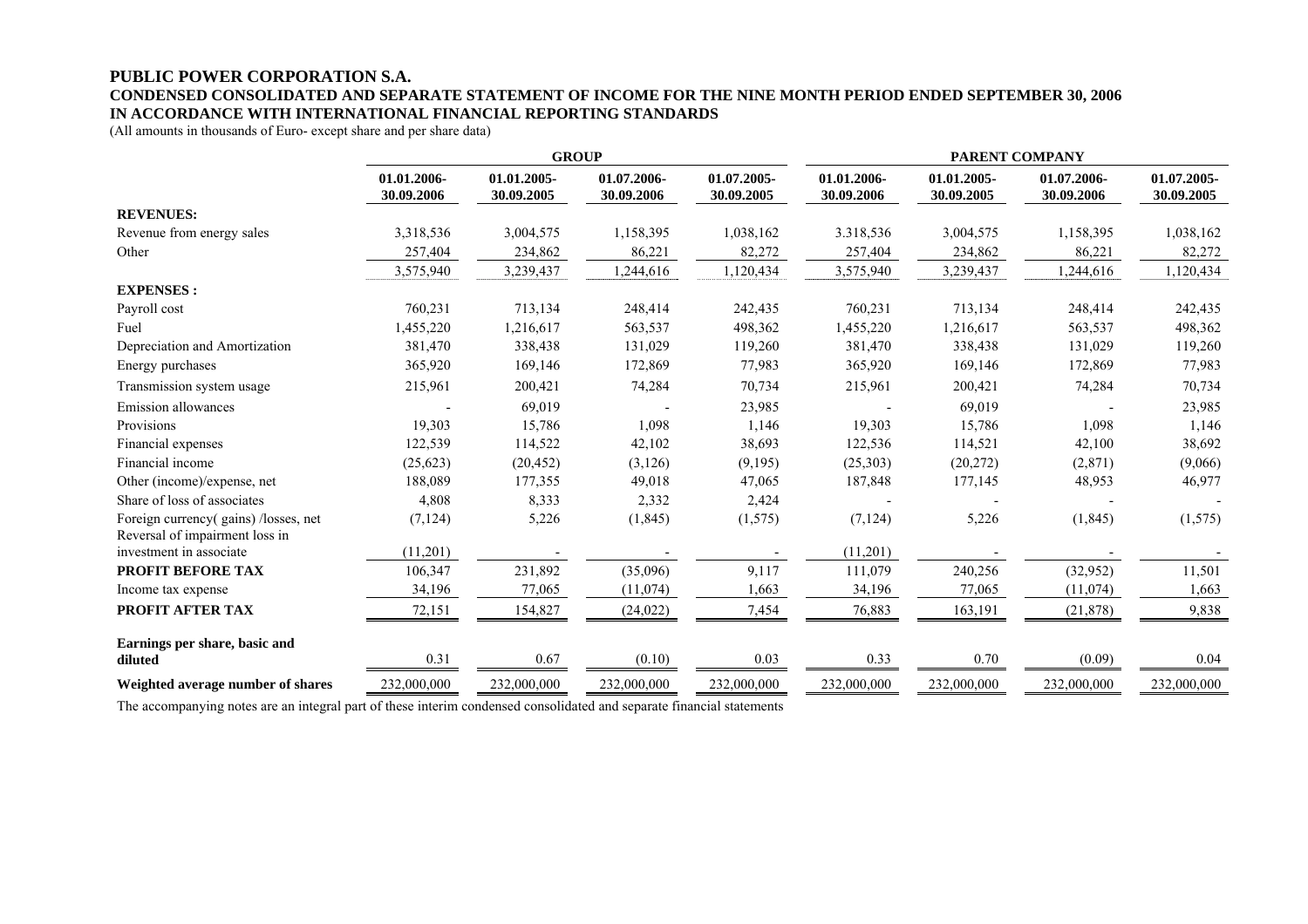### **PUBLIC POWER CORPORATION S.A.**

### **CONDENSED CONSOLIDATED AND SEPARATE BALANCE SHEET AS OF SEPTEMBER 30, 2006 IN ACCORDANCE WITH INTERNATIONAL FINANCIAL REPORTING STANDARDS**

(All amounts in thousands of Euro)

|                                                 | <b>GROUP</b> |            | PARENT COMPANY |            |  |
|-------------------------------------------------|--------------|------------|----------------|------------|--|
|                                                 | 30.09.2006   | 31.12.2005 | 30.09.2006     | 31.12.2005 |  |
| <b>ASSETS</b>                                   |              |            |                |            |  |
| Non - Current Assets:                           |              |            |                |            |  |
| Property, plant and equipment, net              | 11,167,061   | 11,175,439 | 11,167,057     | 11,175,434 |  |
| Software, net                                   | 15,796       | 15,658     | 15,796         | 15,658     |  |
| Marketable and other securities                 | 53,574       | 40,203     | 53,574         | 40,203     |  |
| Other non-current assets                        | 23,053       | 12,039     | 84,007         | 72,737     |  |
| Total non-current assets                        | 11,259,484   | 11,243,339 | 11,320,434     | 11,304,032 |  |
| <b>Current Assets:</b>                          |              |            |                |            |  |
| Inventories                                     | 585,903      | 557,834    | 585,903        | 557,834    |  |
| Trade and other receivables, net                | 959,468      | 823,300    | 960,539        | 823,964    |  |
| Cash and cash equivalents                       | 35,824       | 38,176     | 31,062         | 29,351     |  |
| <b>Total Current Assets</b>                     | 1,581,195    | 1,419,310  | 1,577,504      | 1,411,149  |  |
| <b>Total Assets</b>                             | 12,840,679   | 12,662,649 | 12,897,938     | 12,715,181 |  |
| <b>EQUITY AND LIABILITIES</b><br><b>EQUITY:</b> |              |            |                |            |  |
| Share capital                                   | 1,067,200    | 1,067,200  | 1,067,200      | 1,067,200  |  |
| Share premium                                   | 106,679      | 106,679    | 106,679        | 106,679    |  |
| Revaluation surplus                             | 4,175,422    | 4,175,422  | 4,175,422      | 4,175,422  |  |
| Reversal of fixed assets' statutory revaluation |              |            |                |            |  |
| surplus included in share capital               | (947, 342)   | (947, 342) | (947, 342)     | (947, 342) |  |
| Reserves                                        | 284,087      | 296,663    | 284,087        | 296,663    |  |
| Retained earnings                               | 483,752      | 510,159    | 541,050        | 562,725    |  |
| <b>Total Equity</b>                             | 5,169,798    | 5,208,781  | 5,227,096      | 5,261,347  |  |
| <b>Non-Current Liabilities:</b>                 |              |            |                |            |  |
| Interest bearing loans and borrowings           | 2,763,997    | 3,197,083  | 2,763,997      | 3,197,083  |  |
| Provisions                                      | 439,961      | 437,432    | 439,961        | 437,432    |  |
| Other non-current liabilities                   | 2,405,944    | 2,259,954  | 2,405,944      | 2,259,954  |  |
| <b>Total Non-Current Liabilities</b>            | 5,609,902    | 5,894,469  | 5,609,902      | 5,894,469  |  |
| <b>Current Liabilities:</b>                     |              |            |                |            |  |
| Trade and other payables                        | 962,677      | 923,136    | 962,638        | 923,102    |  |
| Dividends payable                               | 552          | 183        | 552            | 183        |  |
| Short term borrowings                           | 224,500      | 143,900    | 224,500        | 143,900    |  |
| Current portion of interest bearing loans and   |              |            |                |            |  |
| borrowings                                      | 873,250      | 492,180    | 873,250        | 492,180    |  |
| <b>Total Current Liabilities</b>                | 2,060,979    | 1,559,399  | 2,060,940      | 1,559,365  |  |
| <b>Total Liabilities and Equity</b>             | 12,840,679   | 12,662,649 | 12,897,938     | 12,715,181 |  |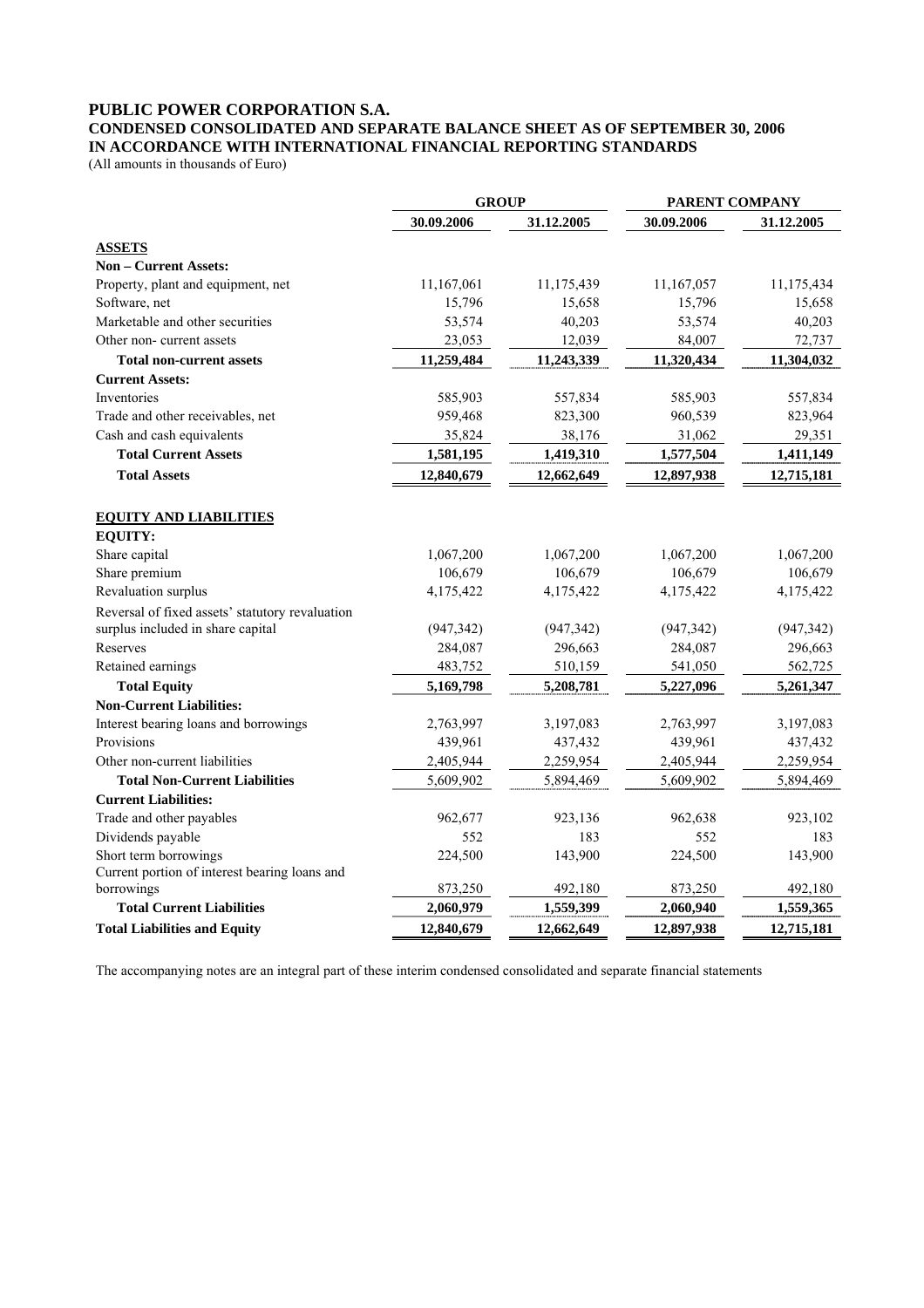#### **PUBLIC POWER CORPORATION S.A. CONDENSED CONSOLIDATED CHANGES IN EQUITY FOR THE NINE MONTH PERIOD ENDED SEPTEMBER 30, 2006 IN ACCORDANCE WITH INTERNATIONAL FINANCIAL REPORTING STANDARDS**

(All amounts in thousands of Euro)

|                                                                                          |                         |                         |                          |                                      |                                                                                                            | <b>Reserves</b>                                                              |                                            |                                 |                                    |                        |
|------------------------------------------------------------------------------------------|-------------------------|-------------------------|--------------------------|--------------------------------------|------------------------------------------------------------------------------------------------------------|------------------------------------------------------------------------------|--------------------------------------------|---------------------------------|------------------------------------|------------------------|
|                                                                                          | <b>Share</b><br>Capital | <b>Share</b><br>Premium | Legal<br><b>Reserve</b>  | <b>Revaluation</b><br><b>Surplus</b> | <b>Reversal of</b><br><b>Statutory</b><br><b>Revaluation</b><br><b>Surpluses on</b><br><b>Fixed Assets</b> | <b>Marketable</b><br><b>Securities</b><br><b>Valuation</b><br><b>Surplus</b> | Tax - free<br>and other<br><b>Reserves</b> | <b>Reserves</b><br><b>Total</b> | <b>Retained</b><br><b>Earnings</b> | <b>Total</b><br>Equity |
| Balance, December 31, 2004                                                               | 1,067,200               | 106,679                 | 33,319                   | 3,145,640                            | (947, 342)                                                                                                 | 18,278                                                                       | 223,784                                    | 242,062                         | 577,851                            | 4,225,409              |
| Adjustments (note $3(c)$ )                                                               |                         |                         |                          |                                      |                                                                                                            |                                                                              |                                            |                                 | (4,039)                            | (4,039)                |
| Balance, as restated, December 31, 2004                                                  | 1,067,200               | 106,679                 | 33,319                   | 3,145,640                            | (947, 342)                                                                                                 | 18,278                                                                       | 223,784                                    | 242,062                         | 573,812                            | 4,221,370              |
| Application of IFRIC 1 (note 3 $(c)$ )                                                   |                         |                         |                          |                                      |                                                                                                            |                                                                              |                                            |                                 | 18,949                             | 18,949                 |
| Net income for the period                                                                |                         |                         |                          |                                      |                                                                                                            |                                                                              |                                            |                                 | 154,827                            | 154,827                |
| Dividends                                                                                |                         |                         |                          |                                      |                                                                                                            |                                                                              |                                            | ٠                               | (208, 800)                         | (208, 800)             |
| Amendments of 2004 revaluation of assets<br>Tax on the amendments of 2004 revaluation of |                         |                         |                          | (14, 447)                            |                                                                                                            |                                                                              |                                            |                                 | $\overline{\phantom{a}}$           | (14, 447)              |
| assets<br>Revaluation surplus of machinery, transportation                               |                         |                         | $\overline{\phantom{a}}$ | (335, 417)                           |                                                                                                            |                                                                              |                                            |                                 | $\sim$                             | (335, 417)             |
| means, furniture and fixture                                                             |                         |                         | ٠                        | 1,337,791                            |                                                                                                            |                                                                              |                                            |                                 | $\sim$                             | 1,337,791              |
| Valuation of marketable securities                                                       |                         |                         |                          |                                      |                                                                                                            | 8,665                                                                        |                                            | 8,665                           |                                    | 8,665                  |
| Other                                                                                    |                         |                         |                          |                                      |                                                                                                            |                                                                              |                                            |                                 | (77)                               | (77)                   |
| Balance, September 30, 2005                                                              | 1,067,200               | 106,679                 | 33,319                   | 4,133,567                            | (947, 342)                                                                                                 | 26,943                                                                       | 223,784                                    | 250,727                         | 538,711                            | 5,182,861              |
| Balance, December 31, 2005                                                               | 1,067,200               | 106,679                 | 40,398                   | 4,175,422                            | (947, 342)                                                                                                 | 30,042                                                                       | 226,223                                    | 256,265                         | 510,159                            | 5,208,781              |
| Valuation of marketable securities                                                       |                         |                         |                          |                                      |                                                                                                            | 4,864                                                                        |                                            | 4,864                           | $\overline{\phantom{a}}$           | 4,864                  |
| Net income for the period                                                                |                         |                         |                          |                                      |                                                                                                            |                                                                              |                                            | $\overline{\phantom{a}}$        | 72,151                             | 72,151                 |
| Dividends                                                                                |                         |                         |                          |                                      |                                                                                                            |                                                                              |                                            |                                 | (116,000)                          | (116,000)              |
| Transfers                                                                                |                         |                         |                          |                                      |                                                                                                            |                                                                              | (17, 440)                                  | (17, 440)                       | 17,440                             |                        |
| Other                                                                                    |                         |                         |                          |                                      |                                                                                                            |                                                                              |                                            |                                 |                                    |                        |
| Balance, September 30, 2006                                                              | 1,067,200               | 106,679                 | 40,398                   | 4,175,422                            | (947, 342)                                                                                                 | 34,906                                                                       | 208,783                                    | 243,689                         | 483,752                            | 5,169,798              |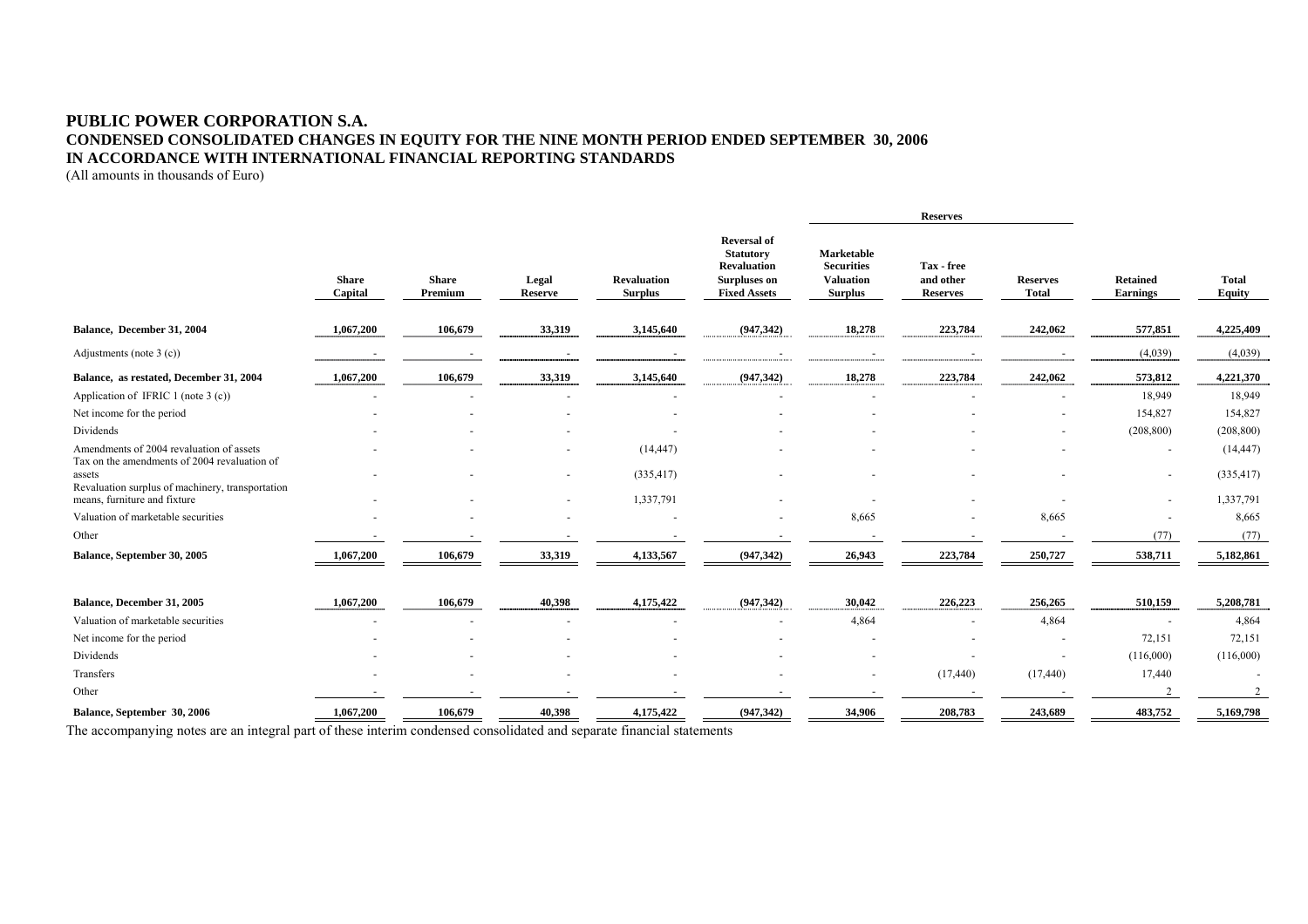#### **PUBLIC POWER CORPORATION S.A. CONDENSED SEPARATE CHANGES IN EQUITY FOR THE NINE MONTH PERIOD ENDED SEPTEMBER 30, 2006 IN ACCORDANCE WITH INTERNATIONAL FINANCIAL REPORTING STANDARDS**

(All amounts in thousands of Euro)

|                                                                                             |                         |                         |                         |                                      |                                                                                                            |                                                                              | <b>Reserves</b>                            |                                 |                                    |                        |
|---------------------------------------------------------------------------------------------|-------------------------|-------------------------|-------------------------|--------------------------------------|------------------------------------------------------------------------------------------------------------|------------------------------------------------------------------------------|--------------------------------------------|---------------------------------|------------------------------------|------------------------|
|                                                                                             | <b>Share</b><br>Capital | <b>Share</b><br>Premium | Legal<br><b>Reserve</b> | <b>Revaluation</b><br><b>Surplus</b> | <b>Reversal of</b><br><b>Statutory</b><br><b>Revaluation</b><br><b>Surpluses on</b><br><b>Fixed Assets</b> | <b>Marketable</b><br><b>Securities</b><br><b>Valuation</b><br><b>Surplus</b> | Tax - free<br>and other<br><b>Reserves</b> | <b>Reserves</b><br><b>Total</b> | <b>Retained</b><br><b>Earnings</b> | <b>Total</b><br>Equity |
| Balance, December 31, 2004                                                                  | 1,067,200               | 106,679                 | 33,319                  | 3,145,640                            | (947, 342)                                                                                                 | 18,278                                                                       | 223,784                                    | 242,062                         | 614,207                            | 4,261,765              |
| Adjustments (note $3(c)$ )                                                                  |                         |                         |                         |                                      | $\blacksquare$                                                                                             | $\blacksquare$                                                               |                                            |                                 | (4,039)                            | (4,039)                |
| Balance, as restated, December 31, 2004                                                     | 1,067,200               | 106,679                 | 33,319                  | 3,145,640                            | (947, 342)                                                                                                 | 18,278                                                                       | 223,784                                    | 242,062                         | 610,168                            | 4,257,726              |
| Applications of IFRIC 1 (note $3(c)$ )                                                      |                         |                         |                         |                                      |                                                                                                            |                                                                              |                                            |                                 | 18,949                             | 18,949                 |
| Net income for the period                                                                   |                         |                         |                         |                                      |                                                                                                            |                                                                              |                                            |                                 | 163,191                            | 163,191                |
| Dividends                                                                                   |                         |                         |                         |                                      |                                                                                                            |                                                                              |                                            |                                 | (208, 800)                         | (208, 800)             |
| Amendments of 2004 revaluation of assets                                                    |                         |                         |                         | (14, 447)                            |                                                                                                            |                                                                              |                                            |                                 | $\overline{\phantom{a}}$           | (14, 447)              |
| Deferred tax of the revaluation surplus<br>Revaluation surplus of machinery, transportation |                         |                         |                         | (335, 417)                           |                                                                                                            |                                                                              |                                            |                                 |                                    | (335, 417)             |
| means, furniture and fixture                                                                |                         |                         |                         | 1,337,791                            |                                                                                                            |                                                                              |                                            |                                 |                                    | 1,337,791              |
| Valuation of marketable securities                                                          |                         |                         |                         |                                      |                                                                                                            | 8,665                                                                        |                                            | 8,665                           |                                    | 8,665                  |
| Balance, September 30, 2005                                                                 | 1,067,200               | 106,679                 | 33,319                  | 4,133,567                            | (947, 342)                                                                                                 | 26,943                                                                       | 223,784                                    | 250,727                         | 583,508                            | 5,227,658              |
| Balance, December 31, 2005                                                                  | 1,067,200               | 106,679                 | 40,398                  | 4,175,422                            | (947, 342)                                                                                                 | 30.042                                                                       | 226,223                                    | 256,265                         | 562,725                            | 5,261,347              |
| Valuation of marketable securities                                                          |                         |                         |                         |                                      |                                                                                                            | 4,864                                                                        |                                            | 4,864                           |                                    | 4,864                  |
| Net income for the period                                                                   |                         |                         |                         |                                      |                                                                                                            |                                                                              |                                            |                                 | 76,883                             | 76,883                 |
| Dividends                                                                                   |                         |                         |                         |                                      |                                                                                                            |                                                                              |                                            |                                 | (116,000)                          | (116,000)              |
| Transfers                                                                                   |                         |                         |                         |                                      |                                                                                                            |                                                                              | (17, 440)                                  | (17, 440)                       | 17,440                             |                        |
| Other                                                                                       |                         |                         |                         |                                      |                                                                                                            |                                                                              |                                            |                                 |                                    |                        |
| Balance, September 30, 2006                                                                 | 1,067,200               | 106,679                 | 40,398                  | 4,175,422                            | (947, 342)                                                                                                 | 34,906                                                                       | 208,783                                    | 243,689                         | 541,050                            | 5,227,096              |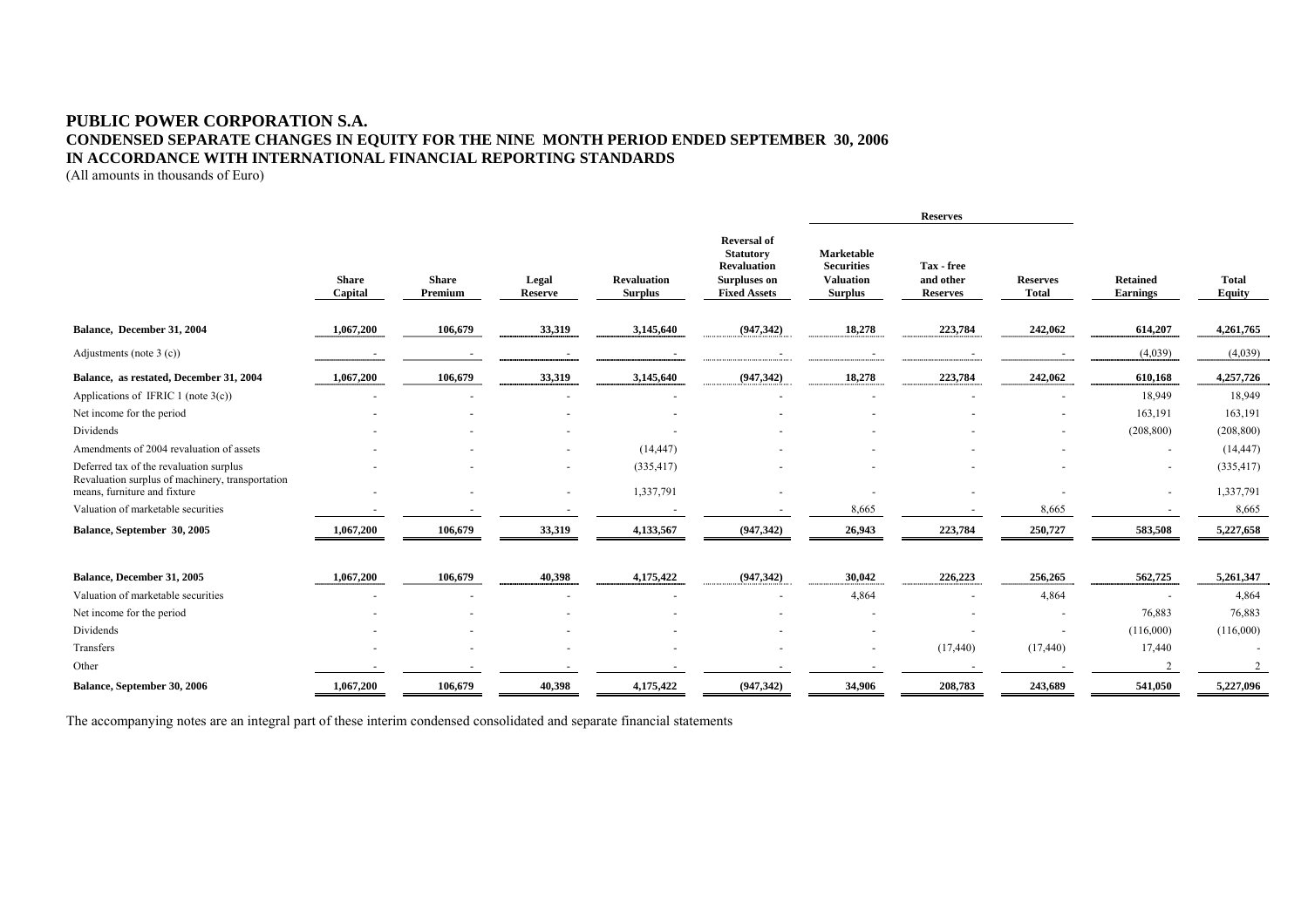#### **PUBLIC POWER CORPORATION S.A. CONDENSED CONSOLIDATED AND SEPARATE STATEMENT OF CASH FLOWS FOR THE NINE MONTH PERIOD ENDED SEPTEMBER 30, 2006 IN ACCORDANCE WITH INTERNATIONAL FINANCIAL REPORTING STANDARDS**

(All amounts in thousands of Euro)

|                                                                                                              | <b>GROUP</b>              |                           | PARENT COMPANY            |                           |  |
|--------------------------------------------------------------------------------------------------------------|---------------------------|---------------------------|---------------------------|---------------------------|--|
|                                                                                                              | 01.01.2006-<br>30.09.2006 | 01.01.2005-<br>30.09.2005 | 01.01.2006-<br>30.09.2006 | 01.01.2005-<br>30.09.2005 |  |
| <b>Cash flows from operating activities</b>                                                                  |                           |                           |                           |                           |  |
| Profit before tax                                                                                            | 106,347                   | 231,892                   | 111,079                   | 240,256                   |  |
| Adjustments :                                                                                                |                           |                           |                           |                           |  |
| Depreciation and amortization<br>Amortization of customers' contributions and                                | 485,617                   | 476,468                   | 485,617                   | 476,468                   |  |
| subsidies                                                                                                    | (42, 784)                 | (84, 774)                 | (42, 784)                 | (84, 774)                 |  |
| Interest expense                                                                                             | 114,947                   | 103,070                   | 114,944                   | 103,069                   |  |
| Other adjustments                                                                                            | (13, 536)                 | (29, 738)                 | (18, 340)                 | (37, 891)                 |  |
| Changes in assets                                                                                            | (171,067)                 | (72,366)                  | (171, 474)                | (72, 127)                 |  |
| Changes in liabilities                                                                                       | 62,614                    | 56,871                    | 62,609                    | 57,125                    |  |
| Income tax paid                                                                                              |                           | (160, 164)                |                           | (160, 164)                |  |
| <b>Net Cash from Operating Activities</b>                                                                    | 542,138                   | 521,259                   | 541,651                   | 521,962                   |  |
| <b>Cash Flows from Investing Activities</b><br>Capital expenditure/ disposal of fixed assets and<br>software | (485, 033)                | (529, 057)                | (485, 034)                | (529, 057)                |  |
| Proceeds from customers' contributions and<br>subsidies                                                      | 136,972                   | 138,611                   | 136,972                   | 138,611                   |  |
| Interest received                                                                                            | 9,686                     | 11,732                    | 9,682                     | 11,552                    |  |
| Investments                                                                                                  | (14, 759)                 |                           | (10, 207)                 |                           |  |
| <b>Net Cash used in Investing Activities</b>                                                                 | (353, 134)                | (378, 714)                | (348, 587)                | (378, 894)                |  |
| <b>Cash Flows from Financing Activities</b>                                                                  |                           |                           |                           |                           |  |
| Net change in short term borrowings<br>Proceeds from interest bearing loans and                              | 80,600                    | 24,610                    | 80,600                    | 24,610                    |  |
| borrowings<br>Principal payments of interest bearing loans and                                               | 450,000                   | 395,000                   | 450,000                   | 395,000                   |  |
| borrowing                                                                                                    | (501, 481)                | (277, 812)                | (501, 481)                | (277, 812)                |  |
| Interest paid                                                                                                | (104, 844)                | (91,261)                  | (104, 841)                | (91,260)                  |  |
| Dividends paid                                                                                               | (115, 631)                | (182, 117)                | (115, 631)                | (182, 117)                |  |
| Net Cash used in Financing Activities                                                                        | (191,356)                 | (131,580)                 | (191,353)                 | (131, 579)                |  |
| Net increase/(decrease) in cash and cash equivalents                                                         | (2, 352)                  | 10,965                    | 1,711                     | 11,489                    |  |
| Cash and cash equivalents at beginning of year                                                               | 38,176                    | 28,071                    | 29,351                    | 20,274                    |  |
| Cash and cash equivalents at the end of the period                                                           | 35,824                    | 39,036                    | 31,062                    | 31,763                    |  |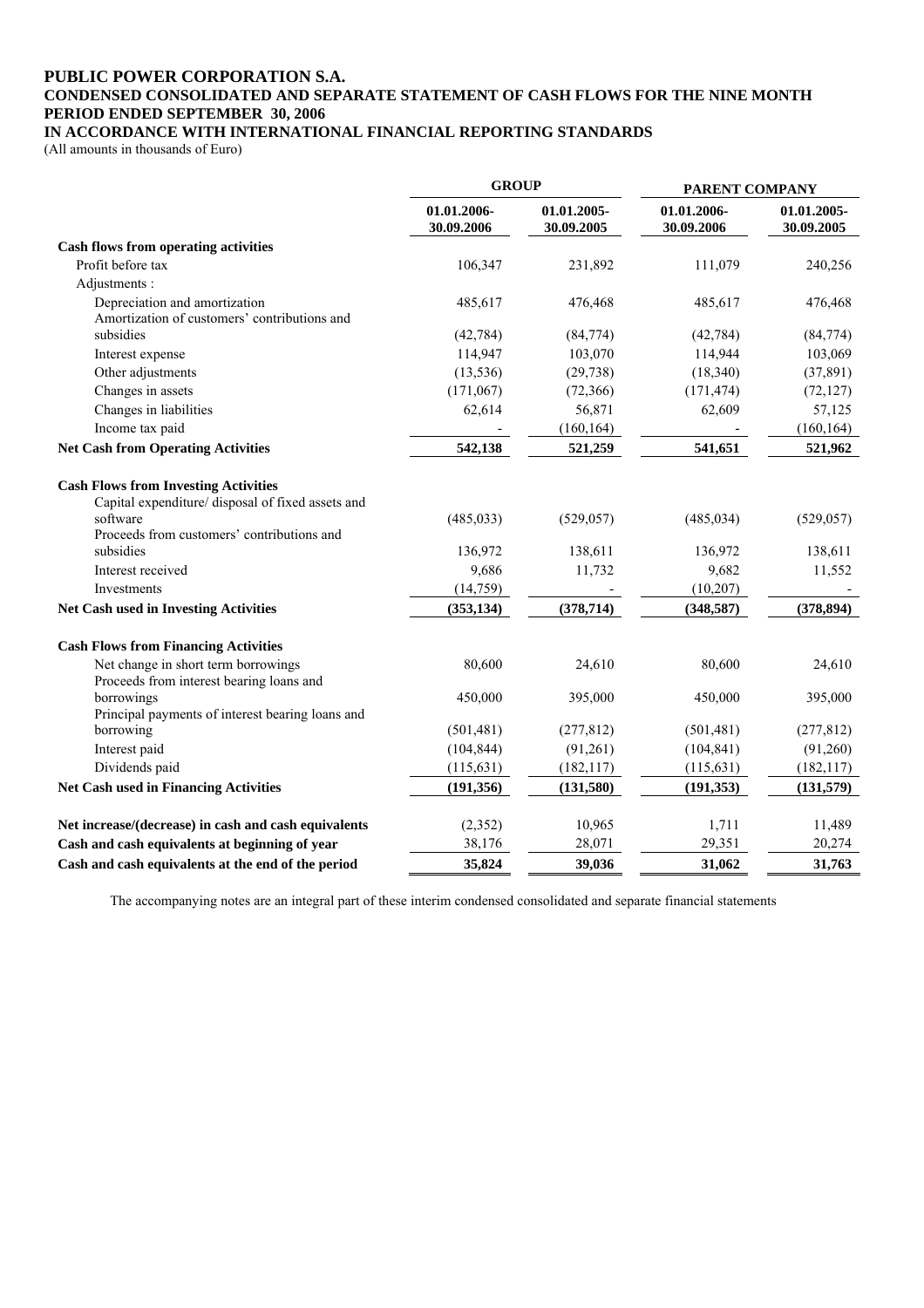### **Index**

| $\mathbf{1}$   |                                                                      |  |
|----------------|----------------------------------------------------------------------|--|
| 2.             |                                                                      |  |
| 3 <sub>1</sub> | <b>BASIS OF PRESENTATION FOR THE INTERIM FINANCIAL STATEMENTS 10</b> |  |
| 4.             |                                                                      |  |
| 5.             |                                                                      |  |
| 6.             |                                                                      |  |
| 7.             |                                                                      |  |
| 8.             |                                                                      |  |
| 9.             |                                                                      |  |
| 10.            |                                                                      |  |
|                |                                                                      |  |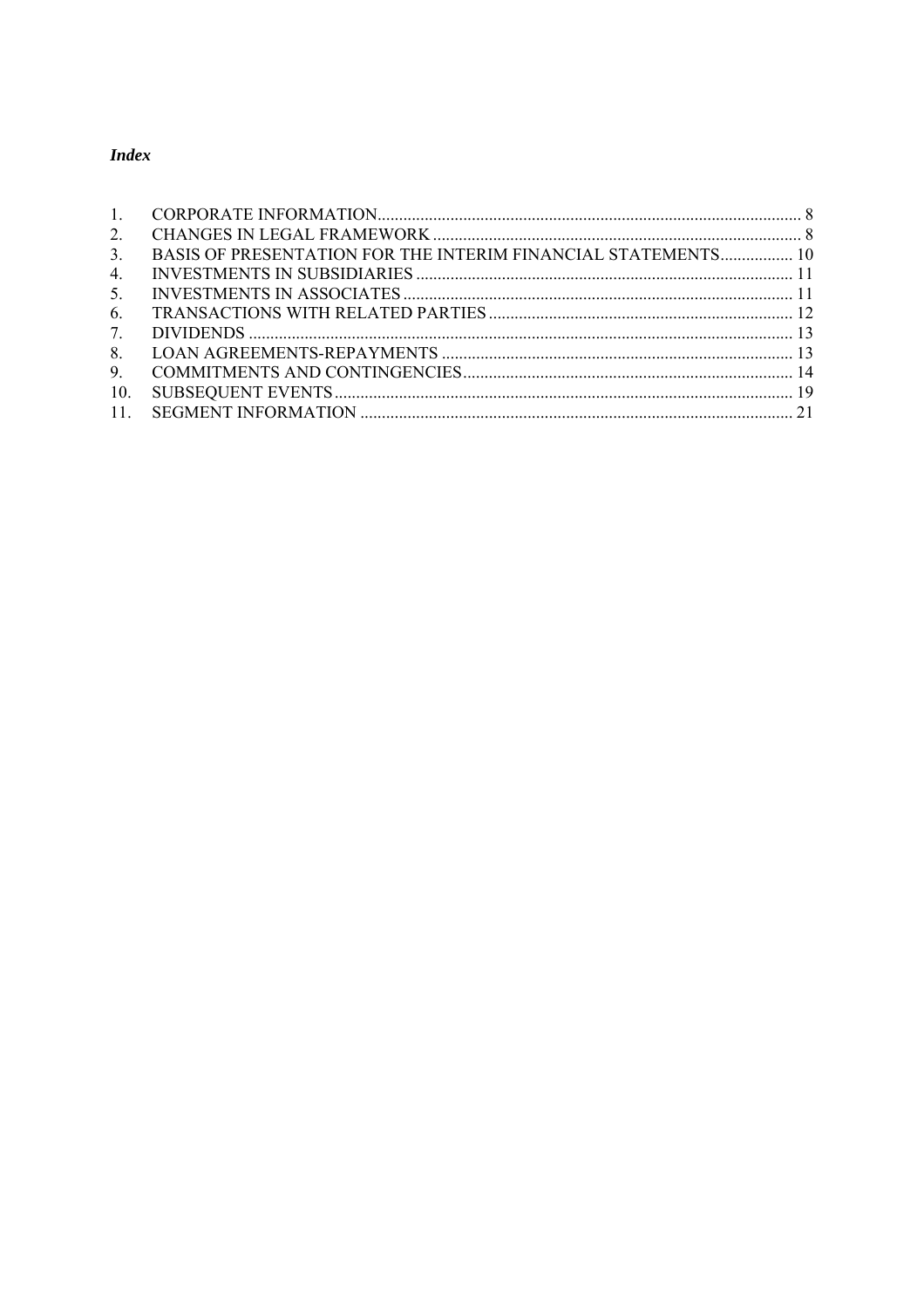### <span id="page-7-0"></span>**PUBLIC POWER CORPORATION S.A. NOTES TO THE CONSOLIDATED AND SEPARATE FINANCIAL STATEMENTS IN ACCORDANCE WITH INTERNATIONAL FINANCIAL REPORTING STANDARDS SEPTEMBER 30, 2006**

**(**All amounts in thousands of Euro, unless otherwise stated)

### **1. CORPORATE INFORMATION**

Public Power Corporation S.A. ("PPC" or "the Parent Company") was established in 1950 in Greece for an unlimited duration as a State owned and managed corporation for electricity generation, transmission and distribution throughout Greece.

In 1999, the Hellenic Republic enacted Law 2773/1999 ("the Liberalisation Law"), which provided for, among other provisions, the transformation of PPC into a société anonyme. PPC's transformation to a société anonyme was effected on January 1, 2001, by virtue of Presidential Decree 333/2000 and its duration was set for 100 years.

Effective December 2001, PPC's shares were listed on the Athens and London Exchange. The accompanying interim condensed financial statements include the financial statements of PPC ("Parent Company") and the consolidated financial statements of Group PPC ("Group").

PPC headquarters are located at 30, Chalkokondili Street, Athens, 104 32 Greece. As of September 30, 2006 and 2005 the number of staff employed by the Group was approximately 26,529 and 27,503 respectively, excluding employees engaged in Hellenic Electricity Transmission System Operator ("HTSO").

As a vertically integrated electric utility, PPC generates electricity in its own 98 power generating stations, facilitates the transmission of electricity through approximately 11,500 kilometres of high voltage power lines and distributes electricity to consumers through approximately 209,000 kilometres of distribution network.

Lignite for PPC's lignite-fired power stations is extracted mainly from its lignite mines. PPC has also constructed approximately 1,530 kilometres of fibre-optic network along its transmission lines.

The Parent Company's activities present a significant seasonality, which is at its peak in the summer and winter months due to the increased demand for electricity, a fact that is reflected in its quarterly financial statements as well as those of the Group's.

### **2. CHANGES IN LEGAL FRAMEWORK**

In the context of the liberalization of the electricity market, according to the provisions of Law 2773/1999, as it was amended by Law 3175/2003, the Grid and Power Exchange Code was introduced in May 2005, taking into account the provisions of Law 3175/2003 for the implementation of the dayahead market.

In December 2005, Law 3426 was enacted, whose main provisions, are the following:

• Competition in power generation and supply will be introduced through the granting of generating and supply licenses to interested entities, with the exception of micro-isolated networks which are part of non-interconnected islands (under the condition that such granting will be approved by the European Union). As far as the above mentioned micro-isolated non-interconnected islands are concerned, with the exception of generation from renewable energy sources, hybrid plants and auto producers, generation and supply licenses are granted exclusively to PPC.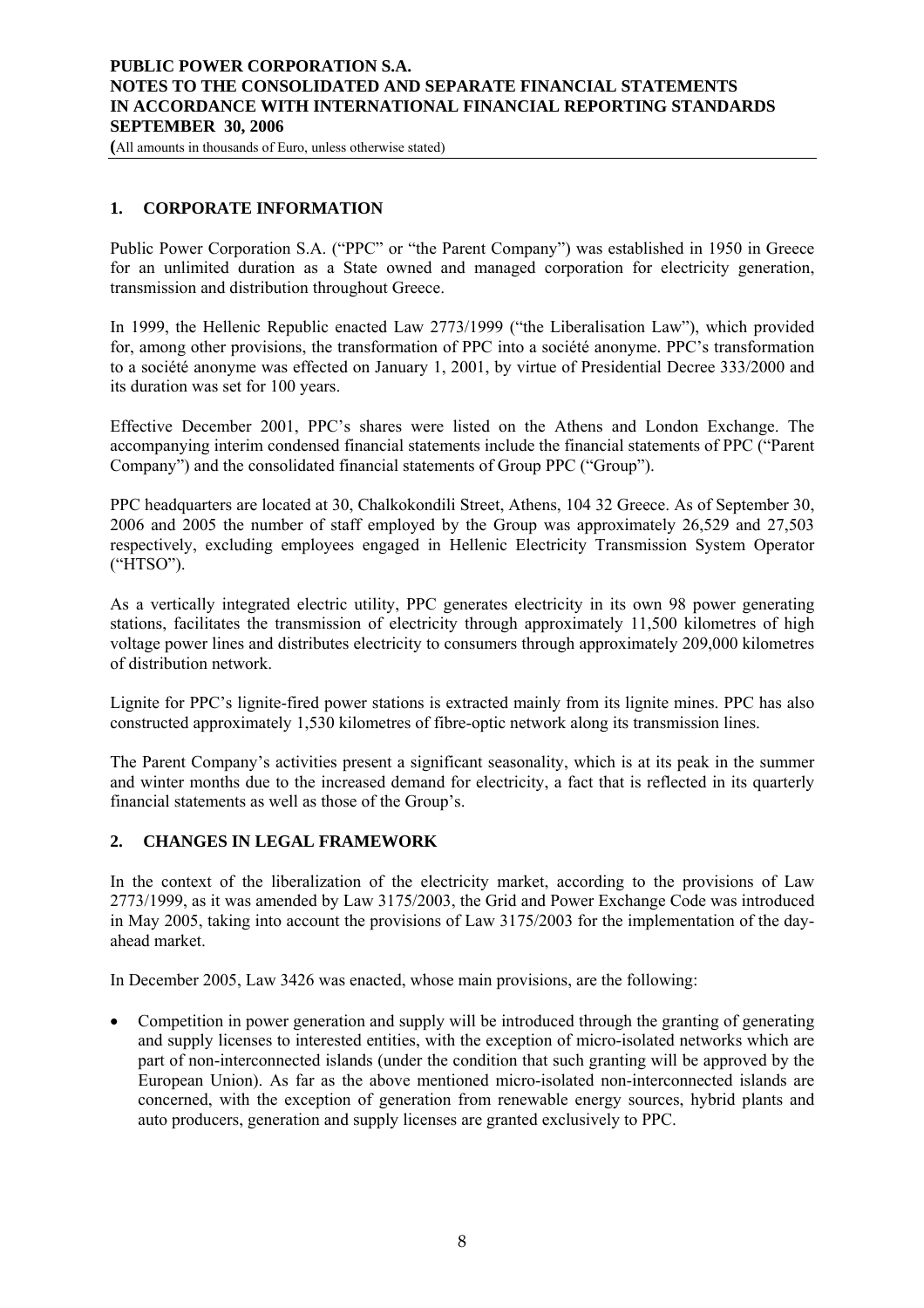### **PUBLIC POWER CORPORATION S.A. NOTES TO THE CONSOLIDATED AND SEPARATE FINANCIAL STATEMENTS IN ACCORDANCE WITH INTERNATIONAL FINANCIAL REPORTING STANDARDS SEPTEMBER 30, 2006**

**(**All amounts in thousands of Euro, unless otherwise stated)

### **2. CHANGES IN LEGAL FRAMEWORK (CONTINUED)**

- There will be a tender process by the HTSO for generation capacity contracts and adequate reserve power. Initially the maximum volume of generation capacity contracts is designated for up to a total of 900 MW and relates to capacity commissioned up to 31 December 2010. PPC may only participate for up to 50% of additional tenders, for additional capacity of up to 400 MW, which may be made during that time period. PPC may participate on equal terms in tenders for capacity above 1,300 MW (future tenders) and for units commissioned after 31 December 2010.
- Ownership of the national grid ("transmission system" and "distribution network") remains exclusively with PPC.
- Provides for the operational unbundling of PPC's activities in Transmission, Distribution and Operation for the non-interconnected islands.
- PPC, as owner of the Distribution Network, accepts the applications for connecting to the network, operates, develops and maintains the network according to its planning and the directions of the Distribution System Operator and the Operator of the non-interconnected islands.
- Until July 1, 2007, an independent entity will be formed through the expansion of the existing Transmission System Operator (HTSO), which will be renamed into Hellenic Transmission and Distribution Systems Operator (HTDSO) and will undertake the operation of the Distribution system as well.
- PPC is appointed as the Operator for the non interconnected islands. The activities of PPC as an operator for the non – interconnected islands will be functionally unbundled from the rest of its activities.
- All non-household consumers are considered eligible customers and are allowed to conclude supply contracts with energy suppliers on the basis of private agreements, with the exception of the micro isolated islands' consumers. As of July 1, 2007, all consumers will be considered eligible customers with the exception of micro isolated islands' consumers whose supply of energy will be made exclusively by PPC.
- The Minister of Development, by a Decision to be issued within six months from the publication of Law 3426/05, shall define Public Service Obligations, as well as the holders of licenses granted under the provisions of Law 2773/99, who shall be liable to provide these services.

The Minister of Development, by a Decision to be issued following a relevant opinion by RAE within 3 months from the issuance of the Decision mentioned in the previous paragraph, shall define the methodology for the calculation of the compensation due for the provision of public service obligations to the license holders that provide them.

The amount of the above mentioned compensation due for providing public service obligations will be approved each year, by a Decision of the Minister of Development, after a relevant opinion by RAE and will be paid under the condition that, electricity companies will keep separate accounts depicting at least the compensation granted to them for providing public service obligations, as well as charges they impose to their customers relating to those services.

The above mentioned Ministerial Decision has not been issued yet.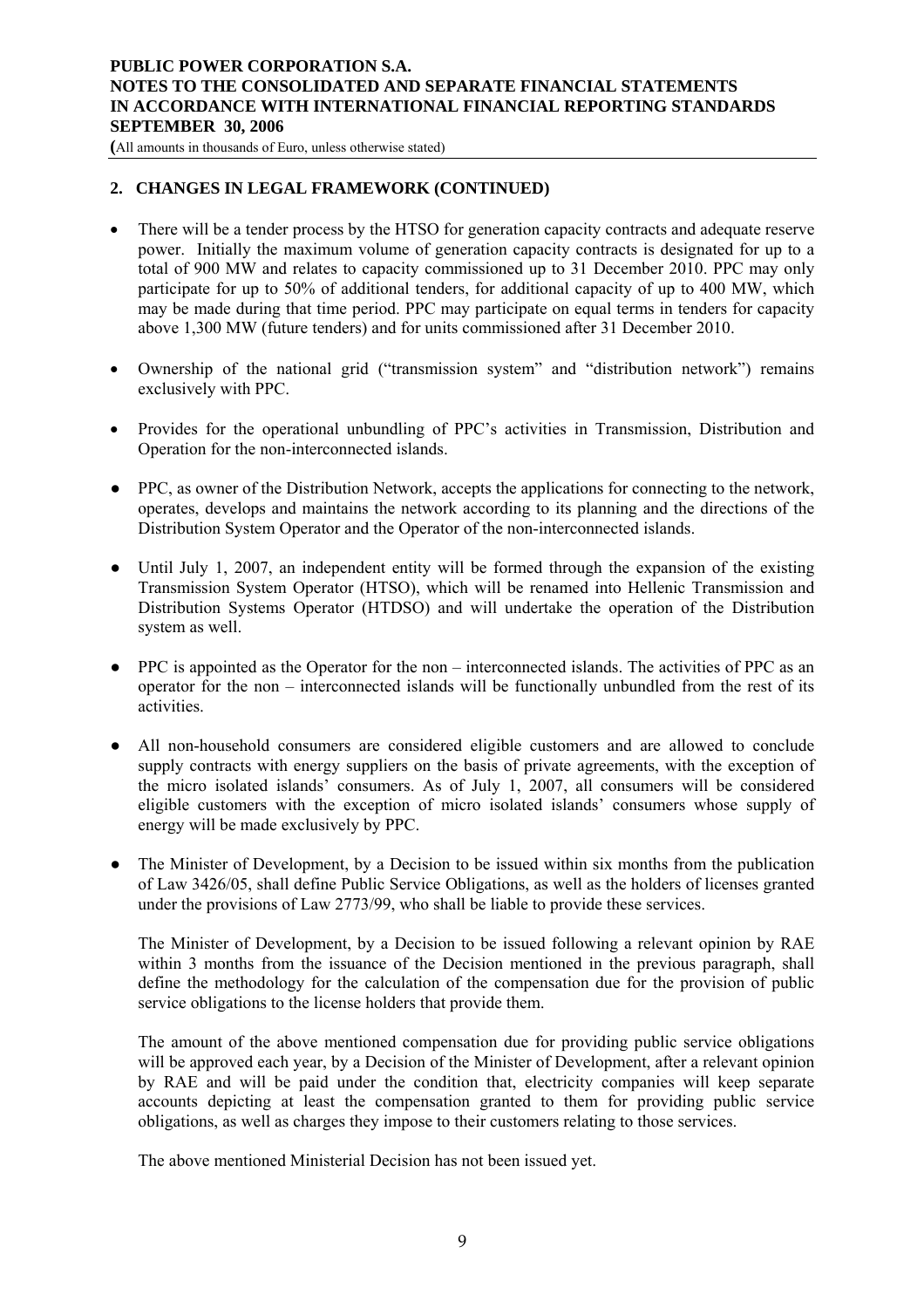### <span id="page-9-0"></span>**PUBLIC POWER CORPORATION S.A. NOTES TO THE CONSOLIDATED AND SEPARATE FINANCIAL STATEMENTS IN ACCORDANCE WITH INTERNATIONAL FINANCIAL REPORTING STANDARDS SEPTEMBER 30, 2006**

**(**All amounts in thousands of Euro, unless otherwise stated)

### **2. CHANGES IN LEGAL FRAMEWORK (CONTINUED)**

In June 2006, Law 3468 concerning "Electricity generation from Renewable Energy Sources (RES) and High Efficiency Co-generation of Heat and Power (HE-CHP)" was enacted. Its main provisions are:

- The incorporation of Directive 2001/77/EC in the national legislation and the adaptation of the national legislation to the relative obligations that result from the Kyoto Protocol that already has been ratified by Law 3017/2002 and the National Allocation Plan for the Distribution of  $CO<sub>2</sub>$  gas emissions.
- The simplification and acceleration of the licensing procedure for RES and HE-CHP projects.
- The improvement of the legislative framework for licensing, operation and pricing of electricity from RES and HE-CHP plants (prices will no longer be defined as percentages on PPC's invoices, credit for the capacity in the interconnected system will be abolished, etc.)

### **3. BASIS OF PRESENTATION FOR THE INTERIM FINANCIAL STATEMENTS**

- *(a) Basis of preparation of financial statements:* The accompanying interim condensed consolidated and separate financial statements ("financial statements") for the nine month period ended September 30, 2006 have been prepared in accordance with IAS 34 "Interim Financial Reporting" which defines the form and the content of the interim financial statements. The accompanying financial statements do not include all the information and disclosures required in the annual financial statements and should be read in conjunction with the latest annual financial statements as at December 31, 2005 made publicly available.
- *(b) Approval of Financial Statements:* The Board of Directors approved the accompanying financial statements on November 21, 2006
- *(c) Adjustments of Previously Reported Items:* PPC decided to proceed in 2005 with the adjustments of certain line items which relate to periods prior to 2003. The cumulative effect of these adjustments are recorded against the beginning balance of equity of the earliest period presented. Such adjustments relate to fixed assets and suppliers balances and they are presented net of the related deferred tax.

Up to December 31, 2004 the provision for mines' restoration was calculated based on the total surface for restoration as at the end of each period, multiplied by the average cost of restoration per metric unit. As at 31 December 2005 the company modified the above methodology in accordance with the provisions of the IFRIC 1 "Changes in existing Decommissioning, Restoration and similar Liabilities". The corresponding financial statements for the nine months ended September 30, 2005 have been adjusted to reflect the adoption of the revisions required by IFRIC 1. The effect from the adjustment resulting from adoption of the interpretation in the financial statements for the nine months ended September 30, 2005 amounted to a decrease in profit before tax and profit after tax of Euro 462 and Euro 314, respectively, a decrease in the accumulated provision of Euro 18.9 million which was credited in Retained Earnings and the creation of an asset and a provision of Euro 14.4 million. Certain reclassifications have been made to prior period balances to conform to current period classification.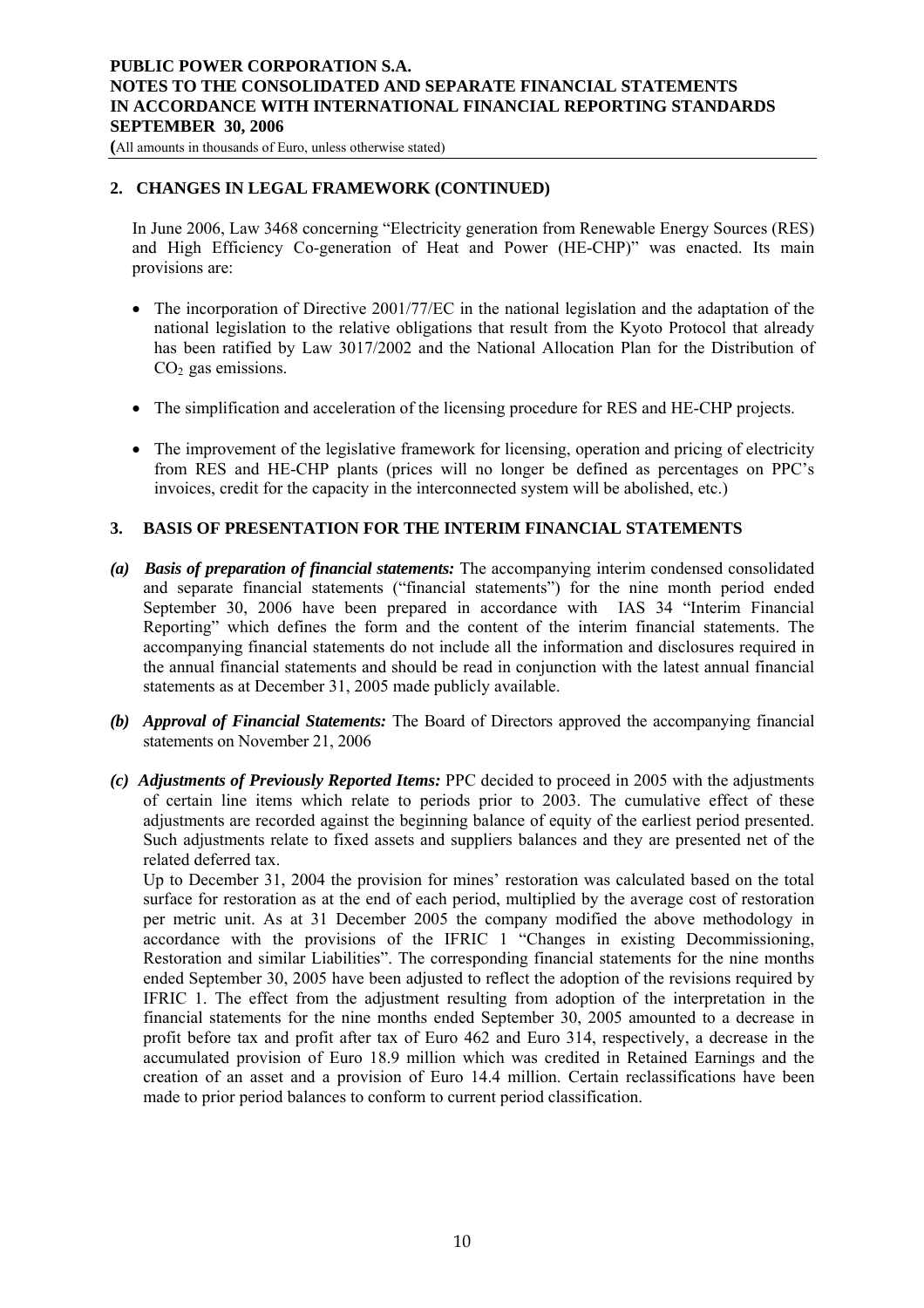<span id="page-10-0"></span>**(**All amounts in thousands of Euro, unless otherwise stated)

### **4. INVESTMENTS IN SUBSIDIARIES**

|                               | Group                    |            | Company    |            |  |
|-------------------------------|--------------------------|------------|------------|------------|--|
|                               | 30.09.2006               | 31.12.2005 | 30.09.2006 | 31.12.2005 |  |
| <b>PPC</b> Telecommunications | $\overline{\phantom{0}}$ |            | 57,419     | 57,419     |  |
| PPC Rhodes S.A.               | $\overline{\phantom{0}}$ |            | 1.945      | 1,945      |  |
| PPC Renewables S.A.           | $\overline{\phantom{a}}$ |            | 6,334      | 4,634      |  |
| PPC Crete S.A.                | $\overline{\phantom{0}}$ |            | 1,100      | 1,100      |  |
| <b>Total</b>                  |                          |            | 66,798     | 65,098     |  |

The consolidated financial statements include the financial statements of PPC and the subsidiaries listed bellow:

| <b>NAME</b>                 | Ownership<br><b>Interest</b> | <b>Country of</b> | <b>Incorporation Principal Activities</b>                            |
|-----------------------------|------------------------------|-------------------|----------------------------------------------------------------------|
| PPC Renewables S.A.         | $100\%$                      | Greece            | Engineering, consulting, technical<br>and commercial services        |
| PPC Rhodes S.A.             | $100\%$                      | Greece            | Engineering, construction and<br>operation of a power plant          |
| PPC Telecommunications S.A. | $100\%$                      | Greece            | Telecommunication services                                           |
| PPC Crete S.A.              | 100%                         | Greece            | Engineering services, construction<br>and operation of a power plant |

In June 2006, the Annual Shareholders' General Assemblies for PPC Rhodes S.A. and PPC Kriti S.A. decided to dissolve the aforementioned companies and to initiate the appropriate procedures on July 1, 2006. Those procedures are yet to be completed.

### **5. INVESTMENTS IN ASSOCIATES**

|                                    | Group      |            | Company    |            |  |
|------------------------------------|------------|------------|------------|------------|--|
|                                    | 30.09.2006 | 31.12.2005 | 30.09.2006 | 31.12.2005 |  |
| <b>HTSO</b>                        | 144        | 144        | 144        | 144        |  |
| WIND-PPC Holding N.V.              | 2,169      | 2,477      | ٠          |            |  |
| LARKO S.A.                         | 11,201     |            | 11,201     |            |  |
| Investments through PPC Renewables | 3,675      | 1,923      | ۰          |            |  |
| <b>Total</b>                       | 17,189     | 4,544      | 11,345     | 144        |  |

The Group's ownership interest in the above associates as at September 30, 2006 was as follows:

| <b>Name</b>                           | Ownership<br><b>Interest</b> | <b>Country of</b><br>Incorporation | <b>Principal Activities</b>                 |
|---------------------------------------|------------------------------|------------------------------------|---------------------------------------------|
| <b>HTSO</b>                           | 49%                          | Greece                             | Note 2                                      |
| WIND-PPC Holding N.V.                 | $50\%$ less one<br>share     | Netherlands                        | Telecommunication services                  |
| Investments through PPC<br>Renewables | 49%                          | Greece                             | Energy generation from<br>renewable sources |
| Larko S.A.                            | 28.56%                       | Greece                             | Metallurgical                               |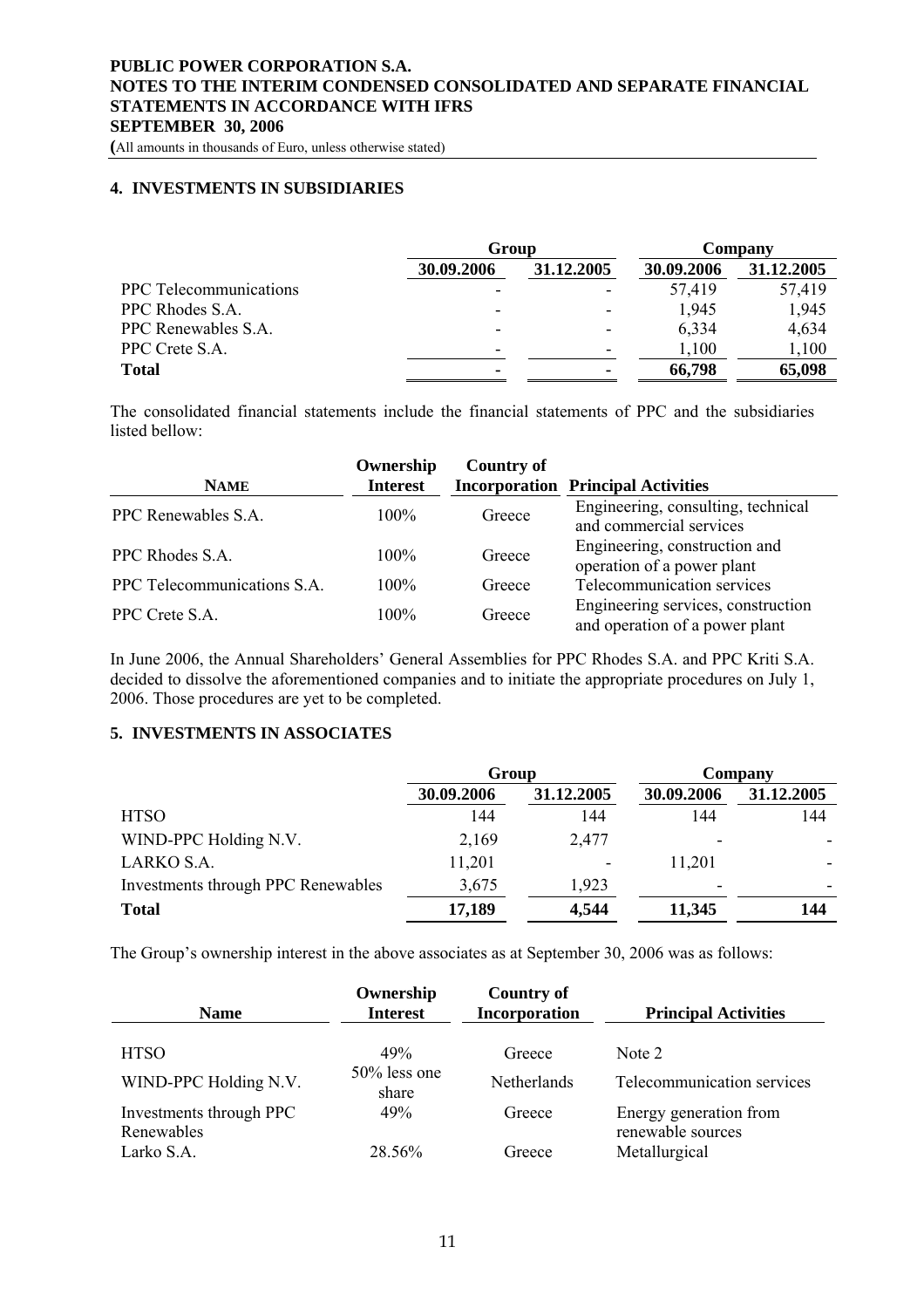<span id="page-11-0"></span>**(**All amounts in thousands of Euro, unless otherwise stated)

### **5. INVESTMENTS IN ASSOCIATES (CONTINUED)**

In the nine month period ended September 30, 2006 the Parent Company reversed an amount of Euro 11,201 which represents part of an impairment loss recognised in prior year on its investment in LARKO S.A. The amount reversed was also recognised in the consolidated financial statements as income from the valuation of an associate (valuation based on the Equity Method).

The Parent Company appointed an independent company to evaluate its investment in LARKO, at September 30, 2006, according to IAS 36. The above mentioned evaluation that will determine the retrievable amount of PPC's investment is yet to be completed.

# **6. TRANSACTIONS WITH RELATED PARTIES**

The Parent Company's transactions with its subsidiaries and its associates for the nine months ended September 30, 2006 and 2005 are as follows:

|                                               | September 30<br>2006 | September 30<br>2005 |
|-----------------------------------------------|----------------------|----------------------|
| <b>Transactions with subsidiaries</b>         |                      |                      |
| - PPC Telecommunications S.A.(rental charges) | 25                   | 25                   |
| - PPC Renewables S.A. (rental charges)        | 8                    | 8                    |
| - PPC Rhodes S.A. (rental charges)            | 7                    |                      |
| - PPC Crete (rental charges)                  | 5                    | 5                    |
| <b>Transactions with associates</b>           |                      |                      |
| HTSO S.A.                                     |                      |                      |
| - Transmission system usage                   | 184,518              | 172,655              |
| - Administrative fees                         | 9,031                | 7,808                |
| - Other services                              | 18,511               | 18,272               |
| - Transmission system usage fees              | (215,961)            | (214, 452)           |
| - Energy purchases from renewable sources     | (225, 359)           | (41, 192)            |
| - Competent power's guarantee                 | (8,893)              |                      |
| Larko                                         |                      |                      |
| - Energy sales                                | 40,852               | 27,732               |
| Tellas                                        |                      |                      |
| - Rental charges                              | 68                   | 64                   |
| - Optic fibre rental charges (note 1)         | 2,515                | 2,294                |
| - Other income                                | 206                  | 337                  |
| - Telephone charges                           | (2,194)              | (1,167)              |

Fees concerning management members amounted to Euro 1,071 and Euro 1,285 for the nine month period ended September 30, 2006 and September 30, 2005, respectively.

In July 2006 the Parent Company's Board of Directors decided that a guarantee would be issued in favour of Tellas, an associate company, in connection with a bond of Euro 50 million to be concluded by Tellas. The issue of the bond took place on July 31, 2006 and the proceeds were used for the full repayment of existing loans amounting to Euro 30 million, for which the Parent Company had originally provided its guarantee.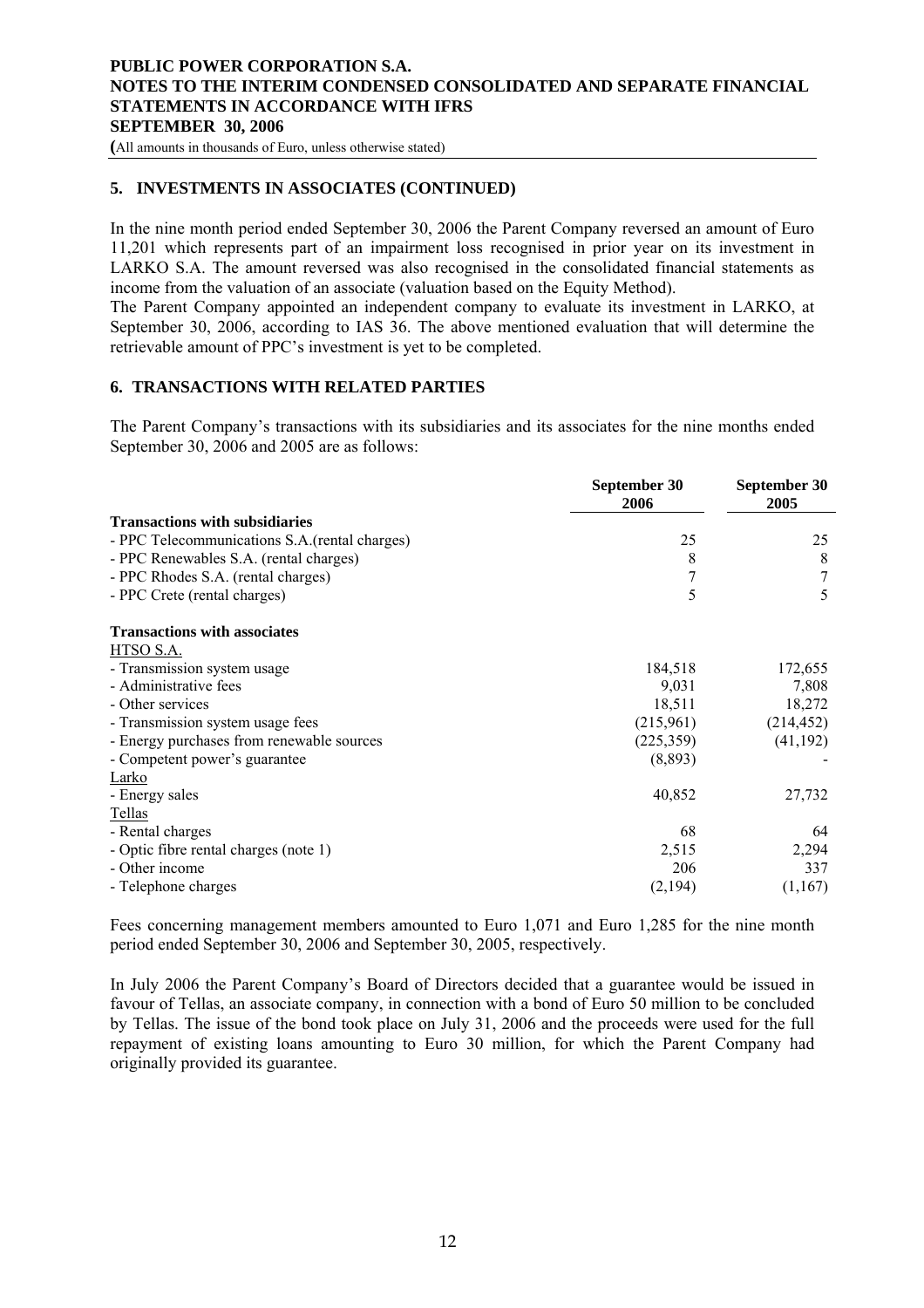<span id="page-12-0"></span>**(**All amounts in thousands of Euro, unless otherwise stated)

# **6. TRANSACTIONS WITH RELATED PARTIES (CONTINUED)**

The Parent Company's balances with its subsidiaries and its associates as of September 30, 2006 and December 31, 2005 are as follows:

|                                   | September   |                      |
|-----------------------------------|-------------|----------------------|
|                                   | 30,<br>2006 | December 31,<br>2005 |
| <b>Balances with subsidiaries</b> |             |                      |
| PPC Telecommunications S.A.       |             |                      |
| - Receivables                     | 281         | 255                  |
| - Payables                        |             |                      |
| PPC Renewables S.A.               |             |                      |
| - Receivables                     | 1,178       | 1,159                |
| - Payables                        |             |                      |
| PPC Rhodes S.A.                   |             |                      |
| - Receivables                     | 29          | 29                   |
| - Payables                        |             |                      |
| PPC Crete                         |             |                      |
| - Receivables                     | 41          | 36                   |
| - Payables                        |             |                      |
| <b>Balances with associates</b>   |             |                      |
| <b>HTSO</b>                       |             |                      |
| - Receivables                     | 120,002     | 28,606               |
| - Payables                        | (166, 671)  | (48, 795)            |
| Tellas                            |             |                      |
| - Receivables                     | 13,527      | 10,877               |
| - Payables                        | (8, 732)    | (6,113)              |
| Larko                             |             |                      |
| - Receivables                     | 33,860      | 34,119               |
| - Payables                        |             |                      |

Transactions and balances between the Parent Company and its subsidiaries have been eliminated for consolidation purposes. Furthermore, the Parent Company, on September 30, 2006, has established a provision of Euro 22,814 against receivables from LARKO.

### **7. DIVIDENDS**

The Parent Company Shareholders' General Assembly which took place on May 24, 2006, approved the distribution of dividends amounting to Euro 116,000 (Euro 0.50 per share) for the year 2005. In the nine months ended September 30, 2006 dividends amounting to Euro 115,631 were paid.

#### **8. LOAN AGREEMENTS-REPAYMENTS**

Within the nine month period ended September 30, 2006 the Parent Company has concluded five loan agreements for a total amount of Euro 350 million repayable within the period 2007 - 2011. It has also concluded a long-term loan agreement with the European Investment Bank for an amount of Euro 100 million with duration of 15 years. Moreover a bond loan agreement with maturity of one year of a total amount of Euro 100 million was renewed for one more year.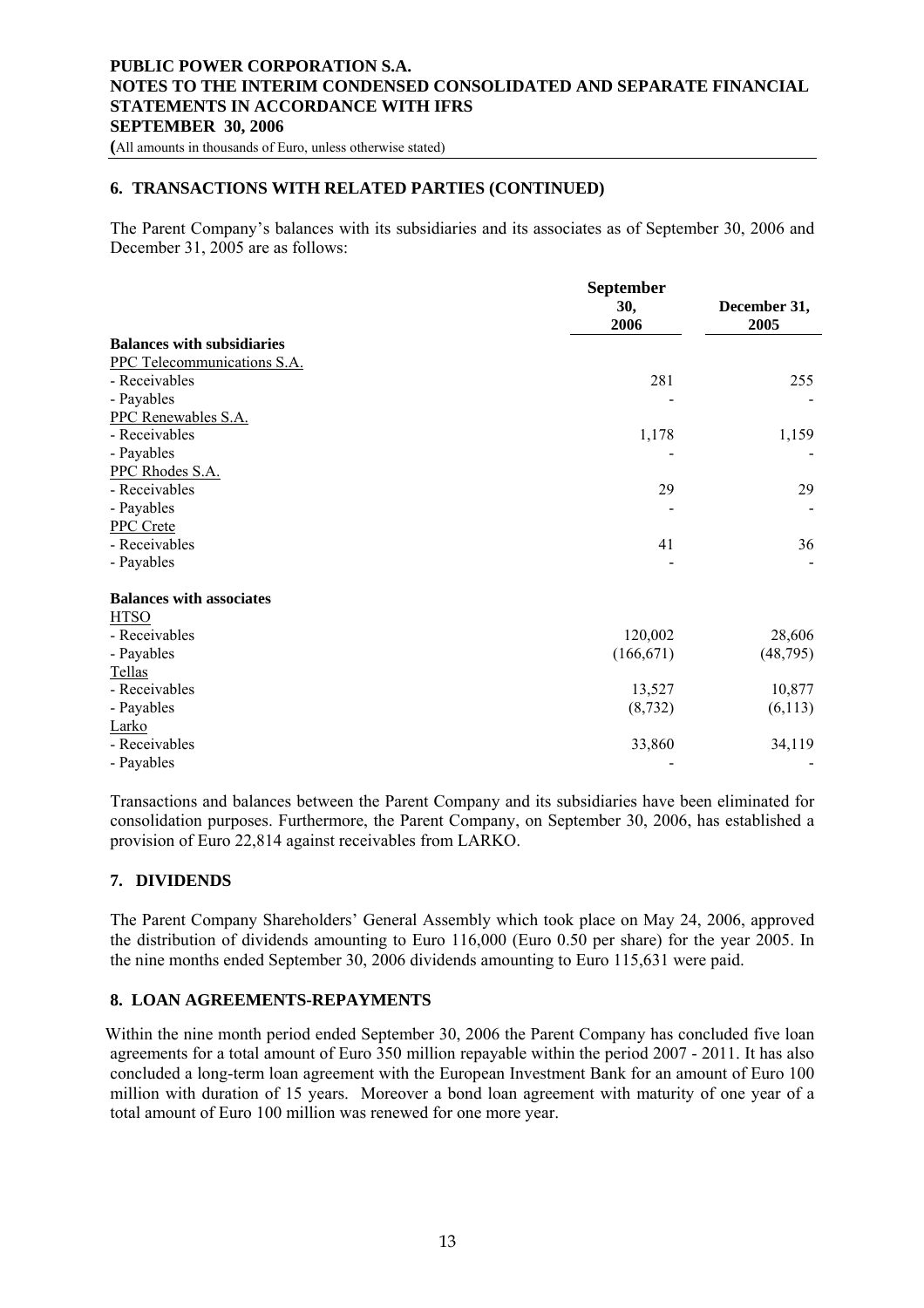<span id="page-13-0"></span>**(**All amounts in thousands of Euro, unless otherwise stated)

# **8. LOAN AGREEMENTS-REPAYMENTS (CONTINUED)**

At September 30, 2006 the available credit lines of the overdraft facilities amounted to Euro 330 million, while the unused portion of all overdraft facilities of the Parent Company amounted to Euro 105.5 million.

Within the nine month period ended September 30, 2006 the bondholders of a bond amounting to Euro 59 million concluded in June 1997 did not exercise their call option and as a result the final redemption of the abovementioned bond will take place in June 2012.

The loan repayments for the nine month period ended September 30, 2006 amounted to Euro 501,481.

### **9. COMMITMENTS AND CONTINGENCIES**

- *(a) Agreement with WIND:* One of PPC's subsidiaries, PPC Telecommunications S.A., has formed a company with WIND S.p.A. (WIND-PPC Holdings N.V.), which further, exclusively, participates in Tellas S.A. Telecommunications ("Tellas"). Tellas started providing fixed and fixed wireless telephony as well as Internet services in Greece in 2003. The Group's total estimated equity contribution into Tellas is not expected to exceed Euro 90 million up to 2011, of which an amount of approximately Euro 55 million has already been invested through PPC Telecommunications S.A. Furthermore, PPC has also constructed a fibre-optic network along its existing lines which is leased to Tellas under an agreement expiring on December 31, 2017. PPC is responsible for maintaining the fibre-optic network in good order while rentals are receivable annually in arrears based on a formula defined in the agreement.
- *(b) Acquisition Program:* In April 2005, PPC participated in the tender process for the privatization of 3 power plants in Bulgaria. PPC has submitted offers for two out of the three companies (Bobov Dol and Varna) and was the highest bidder for the Bobov Dol power plant. After a legal dispute that stalled the tender procedure for the sale of Thermal Power Plant of Bobov Dol EAD for more than a year, the Privatization Agency of Bulgaria with its Decision No 3074-P of July 4, 2006 declared PPC as the winning bidder, for the Bobov Dol power plant and summoned PPC to negotiations in order to complete the deal. PPC, due to the amount of time elapsed, proceeded with a confirmatory due diligence, after which negotiations were repeated in order to conclude the Agreement, until September 12, 2006. Bulgaria's Privatization Agency rescheduled, in time, the above mentioned deadline for December 11, 2006. The negotiations are currently under way.

In March 2006, PPC's Board of Directors approved the common participation of PPC and Contour Global, in the tender process for the privatization of one power plant and one mine, in Pljevlja in Montenegro, under the condition that the participation of PPC in the final phase of the tender will prove to be favourable after the completion of special audits. After the completion of these audits the Board of Directors with its resolution 114/22.5.2006 decided that PPC will not participate in the tender. As a result no binding offer was submitted.

- *(c) Ownership of Property:* According to a study performed by an independent law firm, major matters relating to the ownership of PPC's assets, are as follows:
	- 1. Public Power Corporation S.A. is the legal successor to all property rights of the former PPC legal entity. Its properties are for the most part held free of encumbrances. Although all property is legally owned, legal title in land and buildings will not be perfected and therefore title may not be enforced against third parties until the property is registered at the relevant land registry in PPC's name. PPC is in the process of registering this property free of charge at the relevant land registries following a simplified registration procedure. This process is not yet finalised.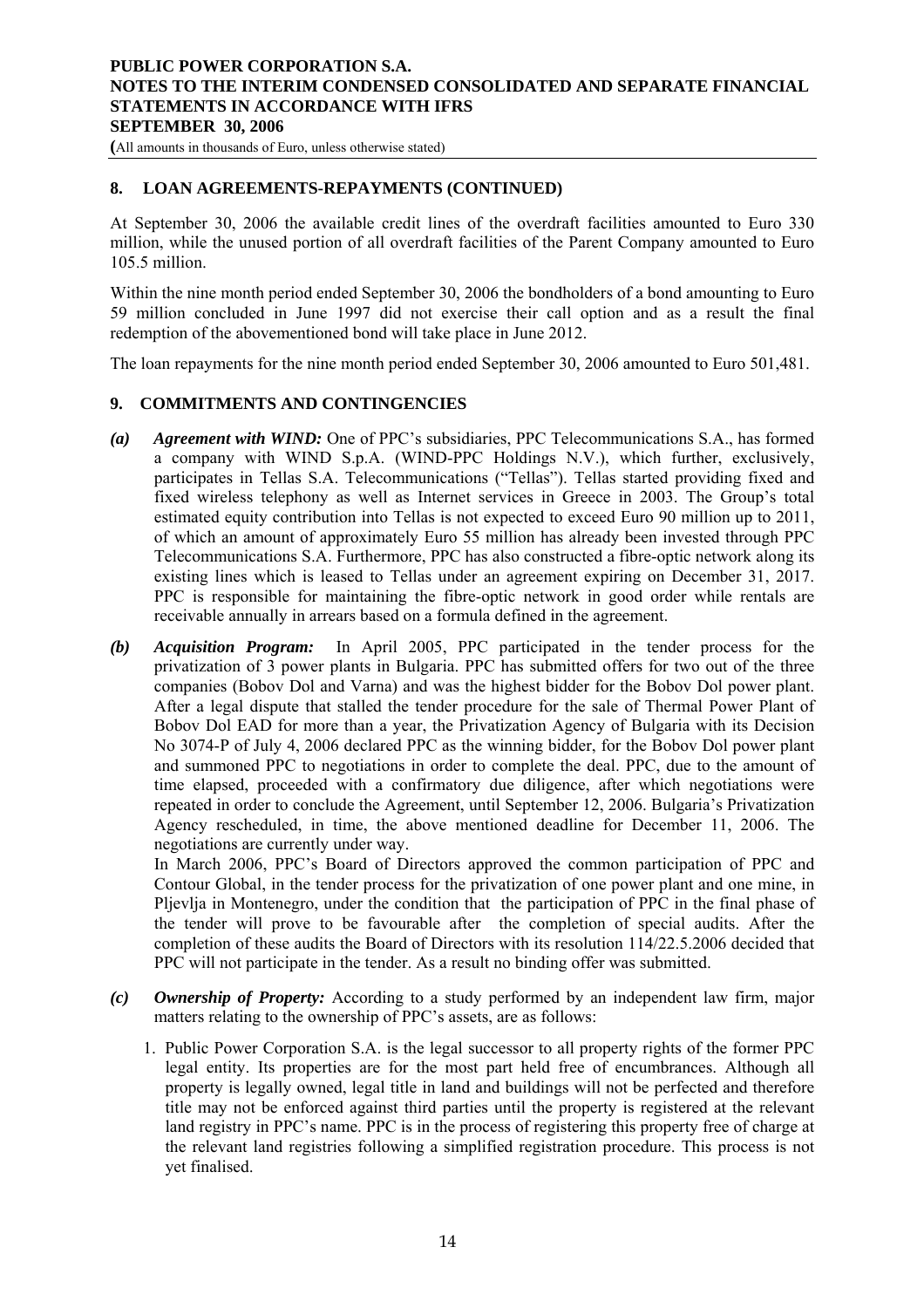**(**All amounts in thousands of Euro, unless otherwise stated)

# **9. COMMITMENTS AND CONTINGENCIES (CONTINUED)**

- 2. In a number of cases, expropriated land, as presented in the expropriation statements, differs (in quantitative terms), with what PPC considers as its property.
- 3. Agricultural land acquired by PPC through expropriation in order to be used for the construction of hydroelectric power plants, will be transferred to the State as no charge, following a decision of PPC's Board of Directors and a related approval by the Ministry of Development, if this land is no longer necessary to PPC S.A. for the fulfilment of its purposes.
- *(d) Litigation and Claims:* The Group is a defendant in several legal proceedings arising from its operations. The total amount claimed as at September 30, 2006 amounts to approximately, Euro 393 million, as further analysed below:
	- **1. Claims with contractors, suppliers and other claims:** A number of contractors and suppliers have raised claims against the Company, mainly for disputes in relation to the construction and operation of power plants. These claims are either pending before courts or in arbitration and mediation proceedings. The total amount involved is approximately Euro 235 million. In most cases the Group has raised counter claims, which are not reflected in the accounting records until the time of collection.
	- **2. Fire incidents:** A number of individuals have raised claims against the Company for damages incurred as a result of alleged electricity-generated fires. The cases relate mainly to the years 1993 through 1996 and the total amount involved is approximately Euro 37 million.
	- **3. Claims by employees:** Employees are claiming the amount of Euro 121 million, for allowances and other benefits that according to the employees should have been paid by PPC.

For the above amounts the Group has established provisions, which at September 30, 2006 totalled approximately Euro 144 million.

- *(e) Environmental Obligations:* Key uncertainties that may influence the final level of environmental investment which the Group will be required to make over the forthcoming decade, include:
	- 1. After the issuance of the following Common Ministerial Decision for the approval of the environmental terms of the following Power Plants : Common Ministerial Decision (CMD) Approval of Environmental Terms (AET), 141938/07.03.2005 for the Hydro Electric Plant (HEP Ladonas, 1444830/06.06.2005 for the HEP Louros, 144828/06.06.2005 for the HEP Piges Aoou, 144826/06.06.2005 for the HEP Pournari I & II, 147070/31.08.2005 for the Small HEP Agios Ioannis Serron 151098/19.12.2005 for the HEP Agras & Edesseos 100800/27.01.2006 for the Small HEP Vermion, 100208/11.01.2006 for the HEP Polyfyto, Sfikia, Asomata, Makrohori, Agia Varvara and 158734/19.09.2006 for the Steam Electric Station Megalopolis I, II & III, only a few environmental permits for certain HEP are remaining (HEP Plastiras, Kastraki, Kremasta, Stratos I & II) and the national transmission network.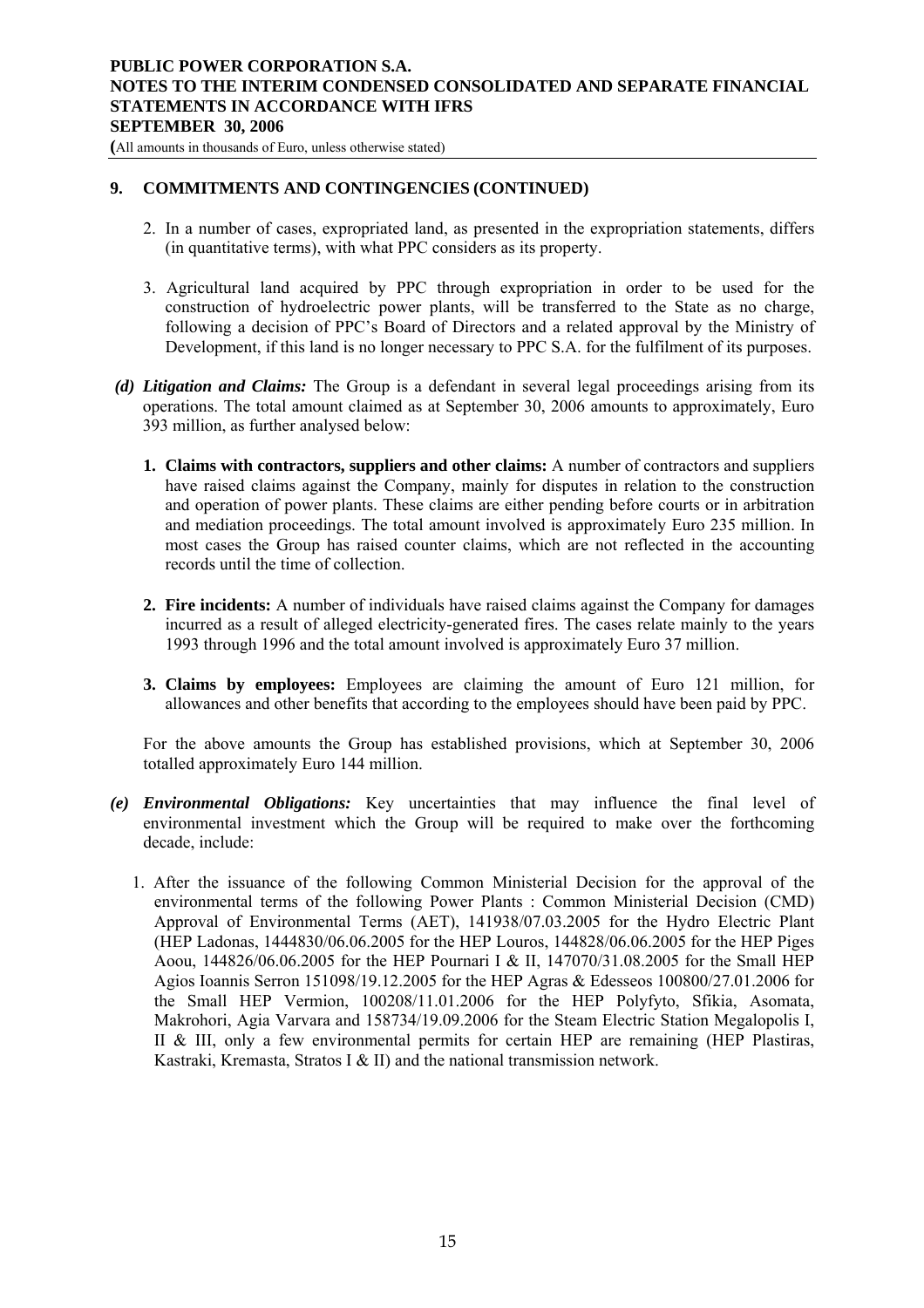**(**All amounts in thousands of Euro, unless otherwise stated)

# **9. COMMITMENTS AND CONTINGENCIES (CONTINUED)**

2. According to Greek Law 3481/A/162/02.08.2006, article 13, paragraphs 3 and 4, the environmental terms for the continuation, completion and operation of the projects of the Acheloos River Diversion Scheme to Thessaly were approved and their compliance is a prerequisite for the realisation of the projects and for which responsibility lies with the administrator for execution and operation. Public Works as well as PPC's projects that have been auctioned and constructed or are under construction and are related to projects of the Acheloos River Diversion Scheme to Thessaly and energy projects are allowed to operate or be completed according to the approved administration plan and the above-mentioned environmental terms. Under these terms, the continuation, completion and operation of the Messohora Power Plant are allowed.

Based on the above-mentioned, the concessionaire of the contract has been given orders to continue with the project of vehicular communications.

- 3. Under IPPC (Integrated Pollution Prevention and Control), the Best Available Techniques for Large Combustion Plants (with a capacity greater than 50 MWTH) have been defined on July 2006 at a European level. These may: (1) require additional to the already foreseen investments at PPC's larger thermal power plants stations, (2) reduce the hours of operation of its oil fired stations. In accordance with European Directive 2001/80/EC, a pollutants emission reduction plan for existing Large Combustion Plants, has been approved by the PPC's Board of Directors, and this includes, among others, the following measures:
	- Units I and II of Megalopolis A plant will enter the status of limited hours of operation (20,000 hours both of them as one installation) from January 1, 2008 until December 31, 2015 at the latest.
	- Until the end of 2007, all measures for facing the operational problems of the flue gas desulphurisation plant in unit IV of Megalopolis plant should be completed.
	- Until the end of 2007, all measures for the installation and continuous operation for the flue gas desulphurization plant in Unit III of Megalopolis plant should be completed.
	- Until the end of 2007, all necessary modifications for using low sulphur heavy fuel oil, in all the existing oil fired plants included in the reduction plan, should be implemented. For the Linoperamata Steam Electric Station, the use of low sulphur heavy fuel oil will be possible by January 1, 2007.

PPC's emission reduction plan has been submitted in time to the authorities, in order to be incorporated in the national emission reduction plan of the country, according to the provisions of the aforementioned Directive.

4. The extent of contaminated land has yet to be defined for many of PPC's installations. At present, there appears to be no requirement for large-scale remediation projects at PPC's sites in the short term, and it is unlikely that this will be required at the mining areas or at the lignite stations for the foreseeable future. Remediation, however, may be warranted at some of the firm's oil-fired stations, and depots and of its underground networks in the future.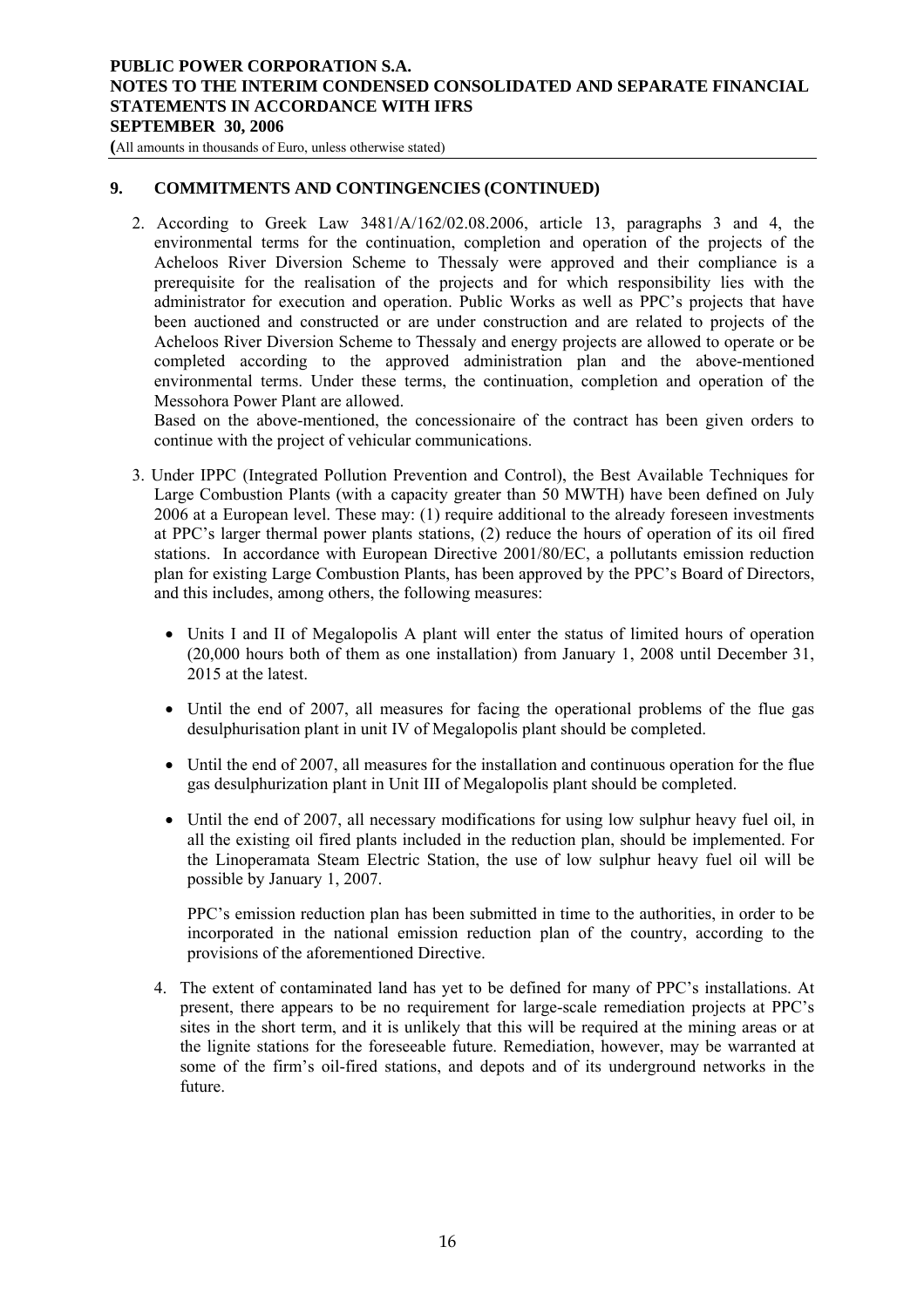**(**All amounts in thousands of Euro, unless otherwise stated)

# **9. COMMITMENTS AND CONTINGENCIES (CONTINUED)**

- 5. PPC has undertaken limited studies on the presence of asbestos-containing materials at its premises. Upon submission by PPC S.A. of a full environmental impact assessment, the Ministry of Environment has issued in May 2004 the environmental permit by the Common Ministerial Decision 124528 for the construction and operation by our Company of an environmentally – controlled landfill site for the disposal of the bulk of our asbestos containing material at this facility.
- 6. During the operation of the Transmission Lines and Substations, there is no electromagnetic radiation in close proximity to the lines and substations, but two separate fields, the magnetic and the electric field.

At places where the public or the Company's personnel might find themselves close to the above mentioned lines and substations, the values of those fields are substantially less than the limits established by the International Commission on Non Ionizing Radiation Protection (ICNIRP), which have also been adopted by the World Health Organization (WHO).

The above mentioned limits have also been adopted by the European Union as well as the Greek Legislation, and more specifically in the Common Ministerial Decision 3060 (FOR) 238 Official Gazette 512/B/25.04.2002.

It must be noted though, that the limits stated in the above regulations for both electric and magnetic fields do not constitute dangerous values, but contain rather large safety factors, in order to cover for vagueness due to the limited knowledge about both the magnetic and electric fields' influence in order to fulfil the requirement for the prevention of adverse effects.

- *(f) Unaudited tax years:* The Parent Company has been audited by the tax authorities up to December 31, 2003. The Group's subsidiaries which are fully consolidated have not been audited by the tax authorities since their inception, with the exception of PPC Telecommunications S.A. which has been audited by the tax authorities up to December 31, 2002 according to the provisions of Law 3259/2004.
- *(g) Voluntary retirement plan:* PPC's Board of Directors, by its Decision 2/10.01.2006, has approved lump sum payments of up to 20 monthly wages to employees who would retire voluntarily until December 31, 2006, subject to terms specified in the above mentioned Decision. In the nine months ended September 30, 2006, 72 employees filed applications for voluntary retirement, with a corresponding cost that amounts to Euro 6,348 and for which the Parent Company has established a provision in the accompanying financial statements. The Parent Company estimates that the total amount to be paid to employees' voluntary retirement will not exceed Euro 17.6 million.
- *(h) CO2 Emissions:* The issuance of the common Ministerial Decision 36028/1604 (Official Gazette 1216/B/01.09.2006) finalized the Greek National Allocation Plan for the first trading period 2005 – 2007. According to the above mentioned National Allocation Plan, PPC has been allocated for the period 2005 - 2007 emission allowances of 159,131 kt  $CO_2$  out of which 52,224 kt  $CO_2$ correspond to the year 2005, 53,297 kt  $CO<sub>2</sub>$  to the year 2006 and 53,610 kt to the year 2007. In January 2006, the competent authority has issued the permits for  $CO<sub>2</sub>$  emissions of twenty-nine (29) PPC's bound plants.

The annual  $CO<sub>2</sub>$  emissions reports verification for 2005 for PPC's bound plant has been completed successfully in March 2006 by accredited third party verifiers. These reports with the corresponding verification statements have been submitted to the Ministry for the Environment,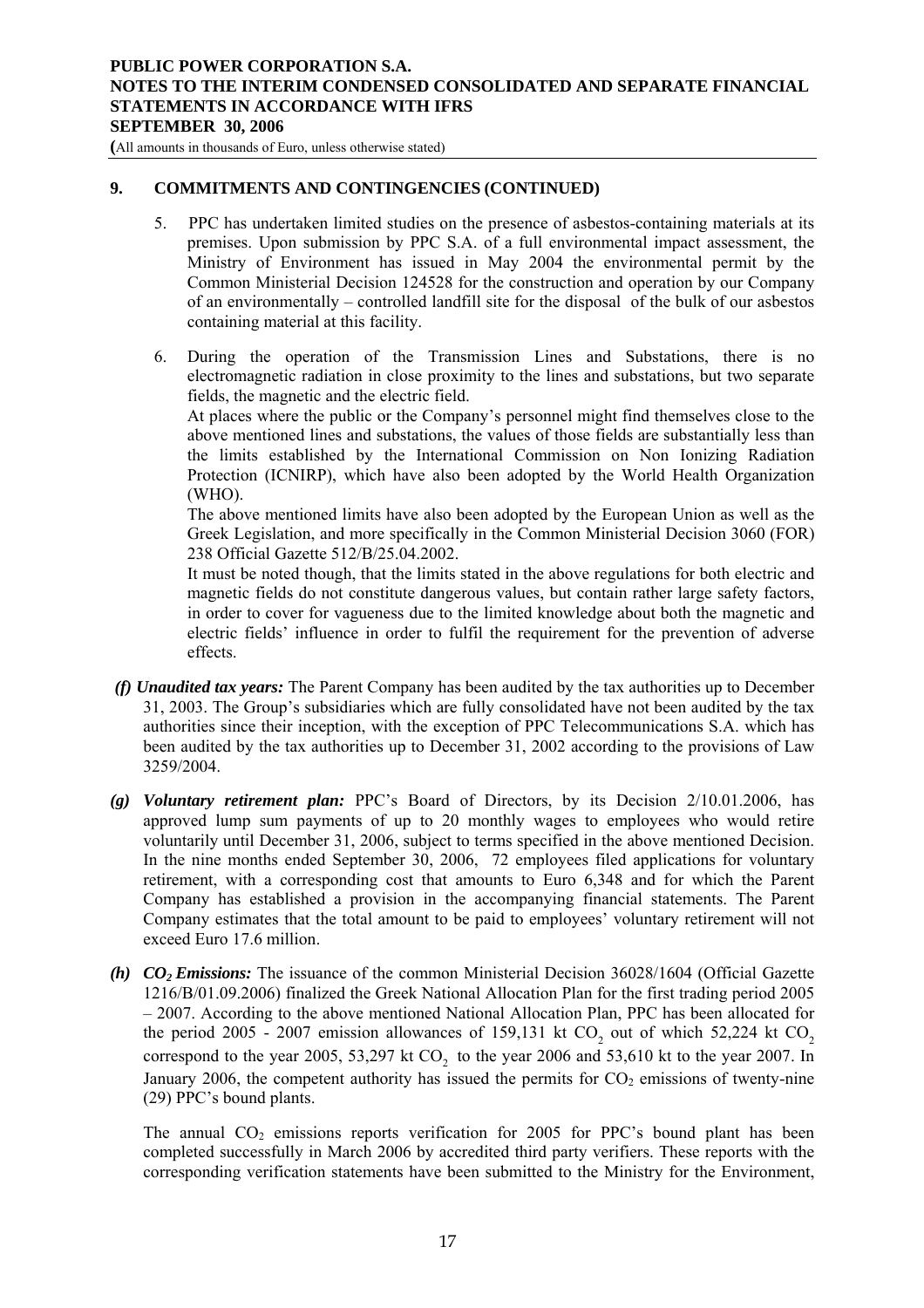**(**All amounts in thousands of Euro, unless otherwise stated)

Physical Planning and Public Works, within the deadline given by the legislation. The verified  $CO<sub>2</sub>$  emissions for all PPC's bound plants for 2005 amounted to 52,588 kt  $CO<sub>2</sub>$ .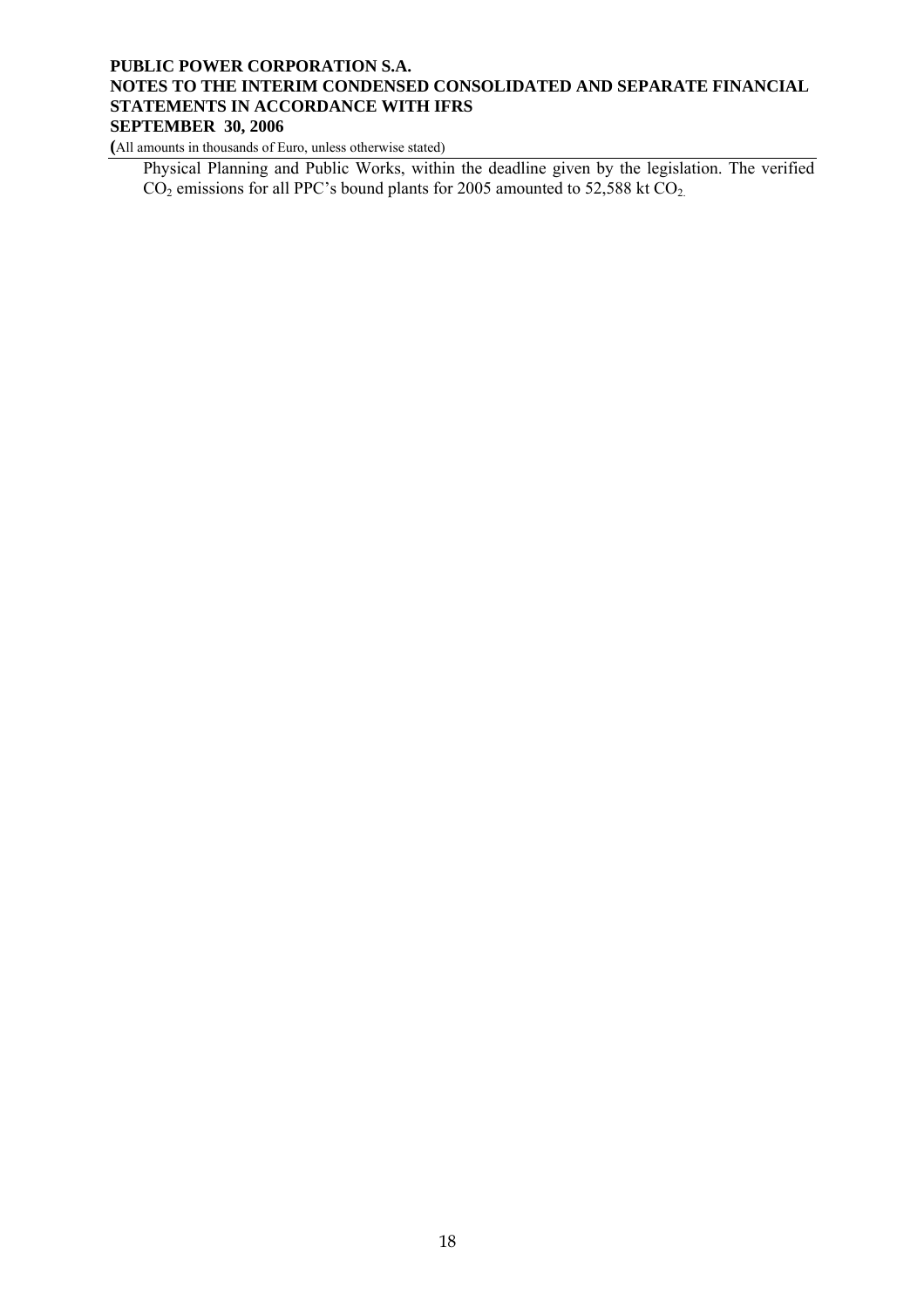<span id="page-18-0"></span>**(**All amounts in thousands of Euro, unless otherwise stated)

# **9. COMMITMENTS AND CONTINGENCIES (CONTINUED)**

According to the final allocation and the verified emissions of 2005, PPC's maximum shortage of allowances for the year 2005 amounts to 364 kt  $CO<sub>2</sub>$ . In 2005, PPC purchased 845.8 kt  $CO<sub>2</sub>$ allowances, out of which 364 kt  $CO_2$  were used during 2005 for the coverage of the 2005  $CO_2$ emissions allowances shortage, while the remaining  $481.8$  kt  $CO<sub>2</sub>$  were transferred for the coverage of future demands. For the first nine months of 2006, it is estimated that PPC has a surplus of 1.61 Mt  $CO<sub>2</sub>$  allowances while in the same period 612 kt  $CO<sub>2</sub>$  have been purchased. Consequently, no charge for  $CO<sub>2</sub>$  emission allowances purchases has been made to the income statement for the nine months ended September 30, 2006 while any eventual surplus of the  $CO<sub>2</sub>$ emissions allowances as well as already purchased allowances can be transferred onwards for the coverage of any future shortages.

- *(i) Business Plan:* In May 2006, PPC's Board of Directors approved the Company's Business Plan for the five year period 2006 – 2010, as well as a Study for the enhancement of performance and the rationalization of costs for the same period. The basic axis of PPC's Business Plan is the Conversion Programme under the name "HERCULES".
- (j) *Lease of research and exploitation mineral rights :* In September 2006, the Parent Company's Board of Directors has approved PPC's participation in a tender for the lease of research and exploitation of mineral rights in a public extractive area, which is located in Vevi, in the Florina prefecture. The Parent Company has submitted its offer and the evaluation process is continued.

### **10. SUBSEQUENT EVENTS**

- In the context of PPC's new Business Plan for the period 2006-2010, the Board of Directors approved, in July 2006, PPC's participation in a Societe Anonyme for investment, development and management of energy sector projects. The new company's object is the ownership, investment, operation, development and management of energy sector projects, including exploitation of mineral rights, in South East Europe, Italy, Turkey and selectively in the Mediterranean area. In addition, the Board of Directors approved, in July 2006, the Business Strategy Plan for the 2006 -2011 period for the Holding Company SENCAP S.A. ("SENCAP"), as well as the payment of an amount of Euro 5,030 for PPC's initial participation in the SENCAP's share capital, in order to cover for operational costs by the end of 2007. Finally, in August 2006, the Board of Directors approved the new Shareholders' Agreement according to which PPC and Contour Global will each participate by 50% in the SENCAP's share capital, which will amount to Euro 600 million for the next five years with corresponding voting rights. Moreover, it approved the commencement of negotiations, by PPC, with the European Bank for Research and Development (EBRD) for the latter's participation in SENCAP's share capital by 10%. In that event, PPC and Contour Global will participate by 45% each in SENCAP's share capital while EBRD will participate by the remaining 10%.
- In the context of PPC's right to replace old units with a capacity up to 1600 MW, its Board of Directors has decided for the Parent Company to take all necessary actions towards RAE and the Ministry of Development, in order to define the additional terms and prerequisites for a Combined Circle Unit with a capacity of 400 MW, using natural gas as a fuel, which will be implemented in Megalopolis Power Plant and which will be finished by the end of 2011.
- The Parent Company's Board of Directors has accepted Chief Financial Officer, Mr. Grigoris Anastasiadis' resignation and has assigned Financial Manager Mr. Georgios Angelopoulos to temporarily replace him, until the new Chief Financial Officer is appointed.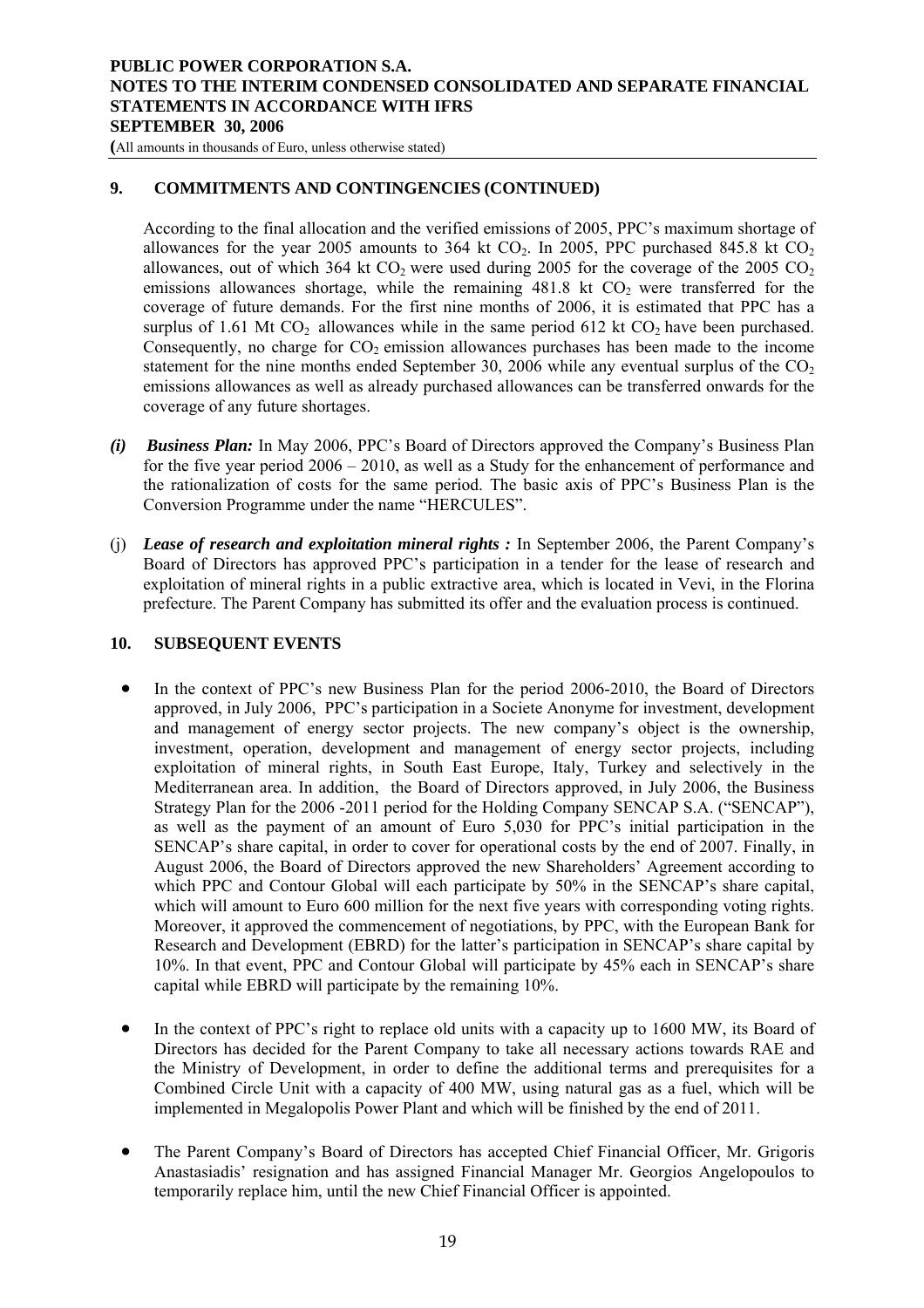**(**All amounts in thousands of Euro, unless otherwise stated)

• In November 2006, the Parent Company's Board of Directors has ratified the election of Mr. Grigorios Antonopoulos as General Manager for Human Resources and Organization.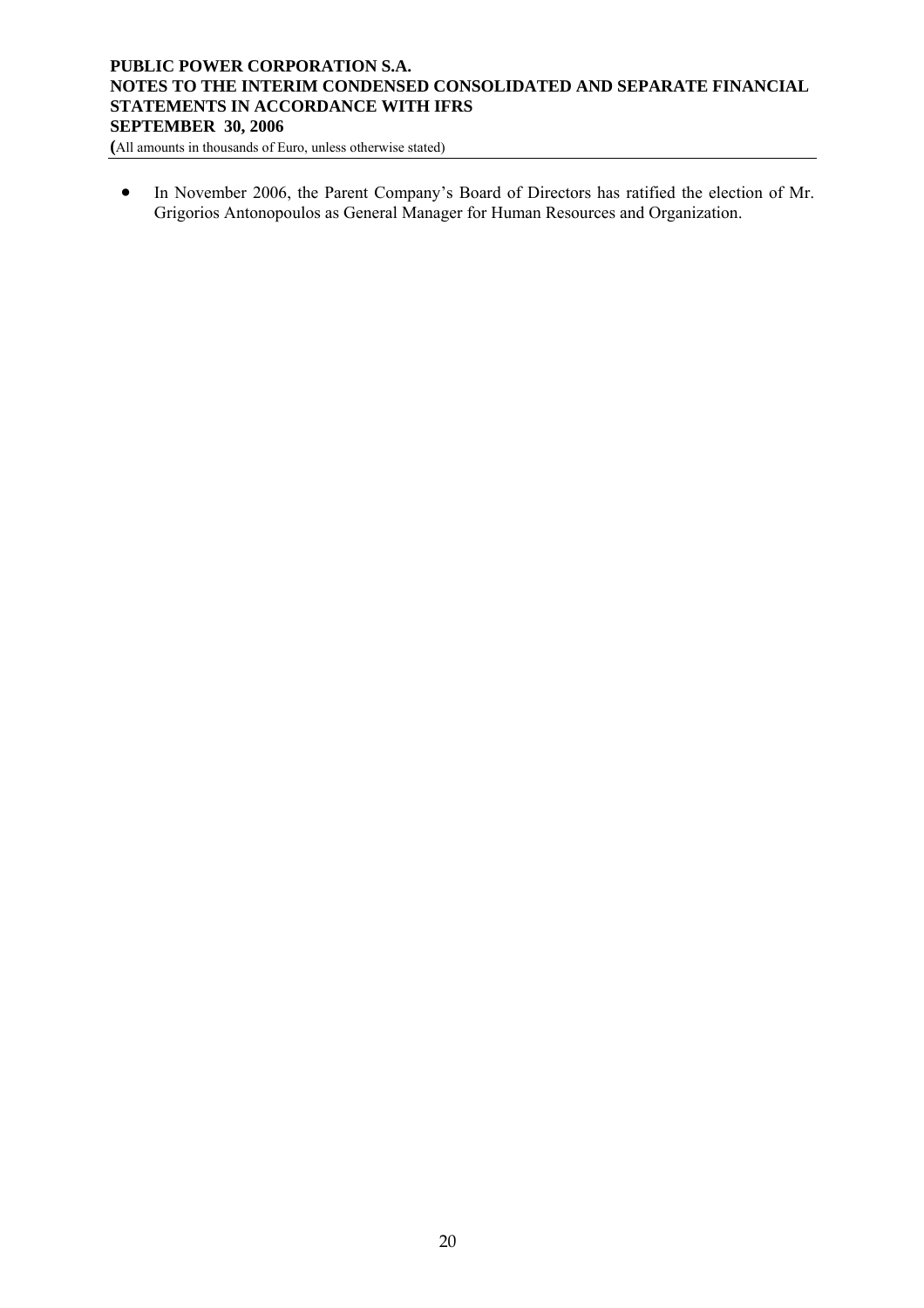**(**All amounts in thousands of Euro, unless otherwise stated)

#### **11. SEGMENT INFORMATION**

Based on Article 30 of Law 3426/2005, PPC as an integrated electric utility is obliged to keep separate accounts for any of their generation, transmission, distribution, supply to eligible customers and supply to non-eligible customers activities as if such activities were carried out by different entities.

These accounts include a balance sheet and a statement of income for each of the above activities.

Especially for the non-interconnected islands, PPC should keep separate accounts for the activities performed in these islands.

Following a consultation with RAE, PPC will make publicly available the above information for annual periods beginning on or after January 1, 2006.

As a result, the consolidated segment information required to be disclosed by IAS 34 "Interim Financial Reporting" and the segments defined by Law 3426/2005 for the nine months ended September 30, 2006 are as follows:

|                                                                                                                      | <b>Supply</b>                 |                   |                     |                     |                              |                                  |                                                       |                     |                      |  |
|----------------------------------------------------------------------------------------------------------------------|-------------------------------|-------------------|---------------------|---------------------|------------------------------|----------------------------------|-------------------------------------------------------|---------------------|----------------------|--|
|                                                                                                                      | <b>Mines</b>                  | <b>Generation</b> | <b>Transmission</b> | <b>Distribution</b> | Eligible<br><b>Consumers</b> | Non-eligible<br><b>Consumers</b> | <b>Non</b><br><b>Interconnected</b><br><b>Islands</b> | <b>Eliminations</b> | <b>Total</b>         |  |
|                                                                                                                      | January 1 – September 30 2006 |                   |                     |                     |                              |                                  |                                                       |                     |                      |  |
| Revenues                                                                                                             | 571,185                       | ,840,001          | 144,852             | 332,932             | 1,651,963                    | 1,057,834                        | 999,683                                               | (3,022,510)         | 3,575,940            |  |
| <b>Segment Result</b><br>Net Financial expenses<br>Share of loss of associates and<br>reversal of impairment loss in | 12,710                        | 42,081            | 11,672              | 15,163              | 482,380                      | (162, 757)                       | (211, 503)                                            |                     | 189,746<br>(89,792)  |  |
| investment in associate                                                                                              |                               |                   |                     |                     |                              |                                  |                                                       |                     | 6,393                |  |
| Profit before tax<br>Income tax                                                                                      |                               |                   |                     |                     |                              |                                  |                                                       |                     | 106,347<br>(34, 196) |  |
| Net profit                                                                                                           |                               |                   |                     |                     |                              |                                  |                                                       |                     | 72,151               |  |
|                                                                                                                      |                               |                   |                     |                     |                              |                                  |                                                       |                     |                      |  |

<span id="page-20-0"></span>Due to non-availability of data for the segments required by Law 3426/2005 for the nine month period ended September 30, 2005, no comparative segment information is presented for the new basis of segmentation.